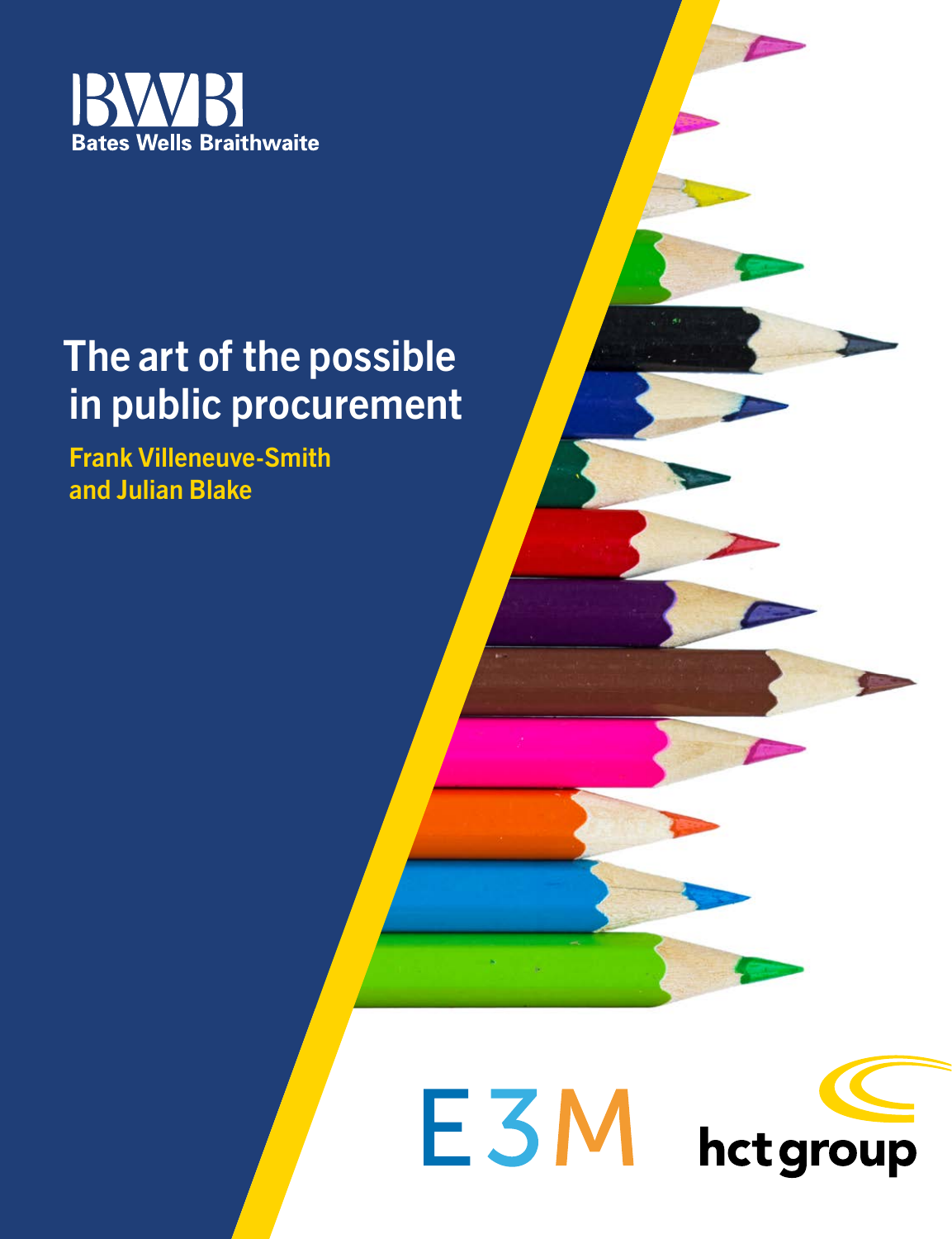### **About the authors**

**Frank Villeneuve-Smith** is the Director of Communications at HCT Group – a transport social enterprise. In addition to over 20 years' senior marketing experience, he specialises in bringing complex topics to life for a wide range of audiences. He is the author or co-author of a score of publications on subjects ranging from transport procurement to employability skills, from CPD strategy in Further Education colleges to the biennial *State of Social Enterprise* survey for SEUK .

**Julian Blake** is co-head of Social Enterprise and Charity at Bates Wells Braithwaite public benefit lawyers. He has engaged with public service commissioning for 25 years, through: the 'contract culture'; 'fair contract' and 'full cost recovery' campaigns; and the development of Social Enterprise, Social Finance and spin-out mutuals. He promotes the European Commission Social Business Initiative perspective on Public Procurement and State Aid, challenging misconceptions. He is on a Cabinet Office expert panel on Social Value, focussing particularly on Social Impact Measurement.

### **Acknowledgements**

Bates Wells Braithwaite, HCT Group and E 3M would like to thank Geetha Rabindrakumar and her colleagues at Big Society Capital, Adam Kybird at Bridges Ventures and Adam Swersky at Social Finance for their ideas and introductions for case studies – as well as all the colleagues at commissioning authorities and providers who gave so generously of their time, providing feedback on content, telling their stories and contributing cases.The authors would also like to thank David Hunter, Dai Powell and Jonathan Bland for their advice and support during the project.

## **Introduction An end to pushing on a piece of string**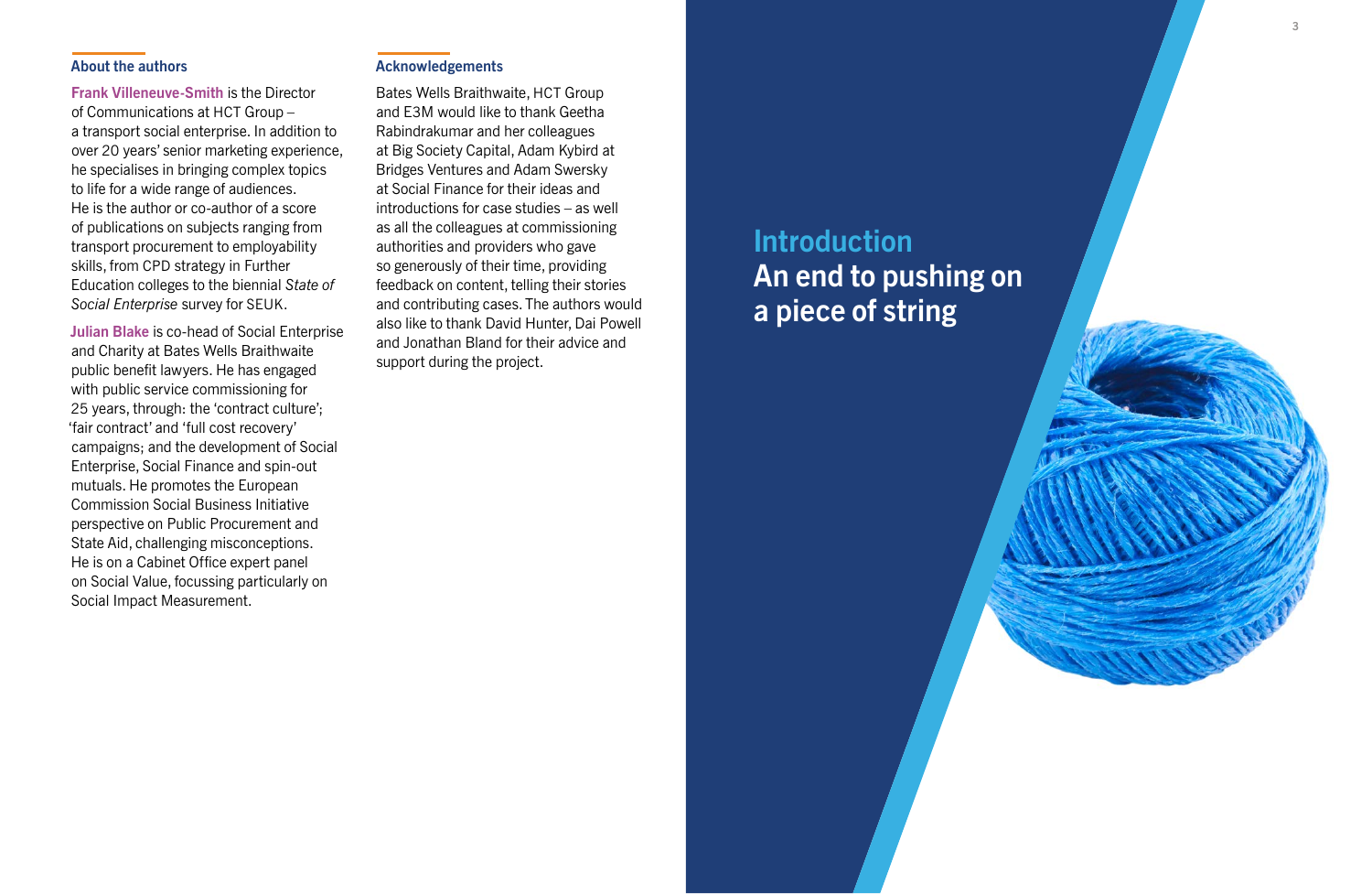After a half-decade and more of austerity, the basic efficiencies available through tendered competition have already been secured.That particular well is empty. If essential public services are to be maintained or improved, we're going to have to look at doing things another way. This is the message we hear every day when we speak with the Commissioners of public services.

For all of this desire amongst Commissioners to think afresh, there can be a countervailing force – a barrier to change.That barrier is often perceived to be procurement – with regulations and iron-bound processes acting to stifle reform, hamper innovation and maintain the status quo. Change often seems like pushing on a piece of string.

### **'If essential public services are to be maintained or improved, we're going to have to look at doing things another way'**

We strongly believe that this is a matter of custom and practice and need not be the case.The Public Contracts Regulations 2015 provide Commissioners with a great deal of flexibility to achieve the outcomes they seek for their communities. The purpose of this publication is to highlight some of those flexibilities, how to unlock them and some of the practical things that can be achieved within the scope of the law – the art of the possible in public procurement.

This publication is aimed at Commissioners and other change-makers in public authorities in England and Wales. It is not intended to be one more guide to procurement regulation (of which there are already plenty) and we assume that this landscape will be at least broadly familiar – with the basic vocabulary of procurement known to you. It is intended to be a part of a Commissioner's toolkit, providing supporting argument as you seek to drive change in your organisations.

Our focus is on commissioning things innovatively, rather than on commissioning innovative things. We believe that innovation in procurement practice is the most likely path to innovation in service delivery. Even without seeking novel approaches, good commissioning that makes use of the range of flexibilities in the procurement rules would go a long way to resolving most issues.

Our focus is not the pure cost-saving imperative – most authorities are pretty good at that sort of thing anyway. Rather, this publication focuses on the role of commissioning in addressing complex social issues – and on how we can achieve both genuine best value and broader social benefits for our communities.This is all possible when procurement is applied as a constructive tool in the service of that commissioning, rather than a means of undermining it.

**'We believe that innovation in procurement practice is the most likely path to innovation in service delivery'**

The publication is in two parts.The first discusses some of the implications of the new Regulations and the options they provide for Commissioners.The second is a set of scenarios that seek to demonstrate the scope of what the Regulations allow you to do.

This booklet does not claim to be a definitive guide to the Regulations, or to commissioning, or claim expertise in the different conditions in which Commissioners work. Rather its aim is to challenge – to provoke debate, discussion and new thinking from its audience about the relationship between commissioning and procurement. If the reader can find one new idea out of those presented that will help them achieve their goals, then it will have succeeded in its objective.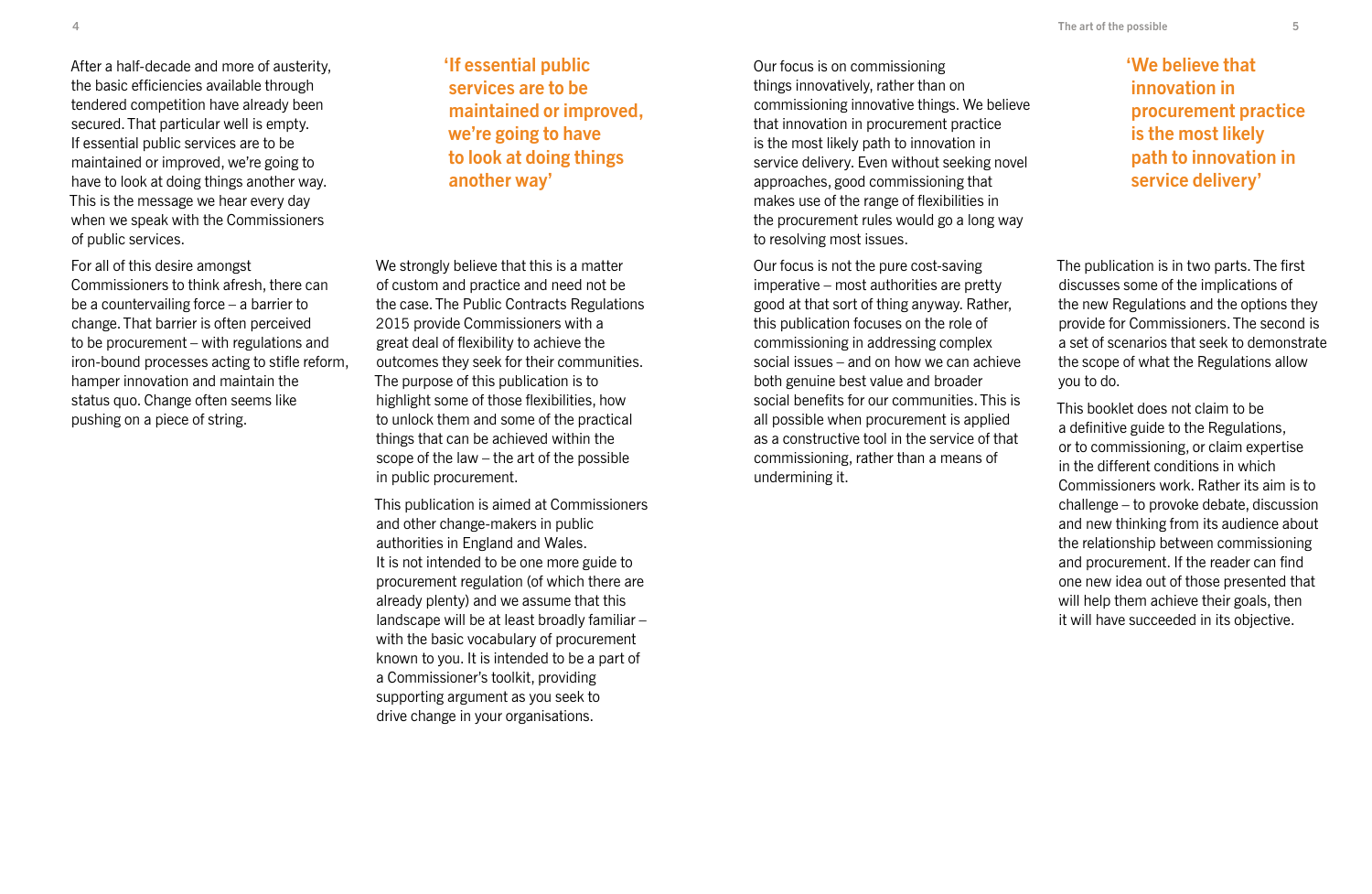### **The 'what' and the 'how'**

Too many procurement guides and textbooks will tell you that the first step in the procurement process is the OJEU Notice. This is wildly unhelpful.The first step in the procurement process is to take any such guide or textbook out into the car park and set it on fire.

Whilst such an incendiary reaction may seem over the top, **1** the message itself could not be clearer. Most of the opportunities to ensure innovation and change are only available at the commissioning stage beforehand – the stage where you make strategic choices around what you are trying to achieve, the outcomes you are trying to secure. It is vital that the commissioning process has begun a long time before the advertisement and that commissioning has also directly informed the procurement process itself.

This will come as no surprise to many Commissioners – it is hardly a new idea. Yet Commissioners have told us that procurement has, through excessive caution and lack of imagination, too often become the tail wagging the commissioning dog – often in an unholy alliance with equally cautious legal advice. Process has taken over purpose. We believe that the primary focus on purpose needs to be restored to commissioning.

Particularly as it is, technically speaking, true that the OJEU Notice starts the *procurement* process.

## The Public Contracts Regulations 2015 can help with this restoration.They enable

Commissioners to shape a procurement process that can actually deliver on strategy – reconnecting the procurement task with commissioning.The new Regulations:

- $\blacksquare$  explicitly allow for market consultation with suppliers, service users and other stakeholders prior to tender – not just on the specification but on the process as well
- provide a much wider choice of process so procurement can deliver on strategy – and in the case of Light Touch procurement, the development of entirely bespoke processes (subject to general Treaty Principles **2**) so that Commissioners can be confident of procuring something which really meets communities' needs
- $\blacksquare$  enable commissioning in situations where the answer is not yet known using the new Innovation Partnership
- engage with the social sector through Reserved Contracts
- go beyond the Social Value Act to invite social value considerations in all relevant procurements
- encourage the use of social impact measurement methods.

**2**

Or just slightly tweaked versions of existing processes if that's what's appropriate.The Light Touch Regime's flexibility is a feature in line with the underemphasised general Treaty Principle of 'proportionality' giving Commissioners the ability to design a process that is proportionate.

# **Part 1 Issues in procurement**

**<sup>1</sup>**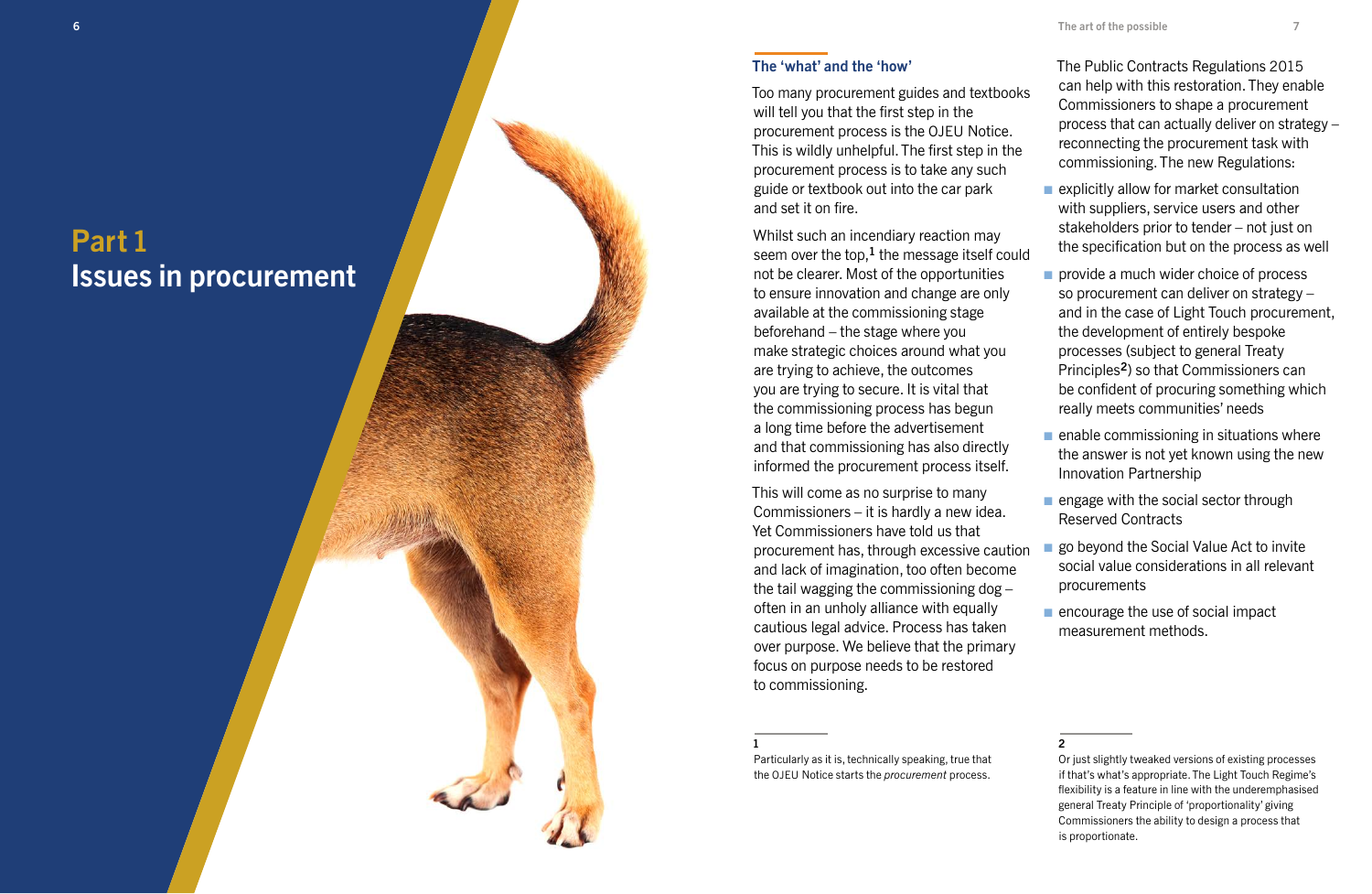As a consequence, it has never been more important to articulate what you are trying to achieve – the 'what'.This then leads naturally to designing a procurement process for its delivery using the new flexibilities – the 'how'. Each should be a complement to the other – and both are worth spending time on to achieve the outcomes needed for our communities.

### **A change in intent**

We're often asked whether the flexibilities in the Regulations are mere loopholes – and whether Commissioners would be better off sticking with tried and tested ways rather than risk being 'a bit cute'.This is profoundly not the case. Instead, what we have seen over time is a genuine and deliberate change in intent with the Regulations.

The first EU procurement Regulations were mostly about ensuring equal treatment of suppliers within the single market, achieved by establishing a mandatory level of objectivity through clear procedure. By addressing loose procedure and a lack of rigour they could improve the level of competition and stamp out subjective and improper arrangements.

Justifiably, the principle of transparency (contract procedures must be transparent and contract opportunities should generally be publicised) and the principles of equal treatment/non-discrimination (potential suppliers must be treated equally) are always likely to be at the heart of regulation, but the regulators feel that everybody gets this now to a greater or lesser degree. As a consequence, the areas of interest have changed and broadened over time – explicitly focussing on the wider social benefits of procurement.**3**

The 2015 Regulations reflect this significant change in intent.There is a definite recognition that public authorities are major economic actors who have a big impact through their spending – and by consciously directing that spending differently they can drive positive social change and social innovation.

As a consequence, we see changes to:

- the application of the Most Economically Advantageous Tender criteria**4** to reflect this
- $\blacksquare$  a clarifying of the limited requirements applicable in the commissioning of social, health and education services with a view to fostering social innovation (the Light Touch Regime)
- the introduction of Innovation Partnerships to allow Commissioners to develop solutions with the market where they do not yet exist.

Put simply, the intent of the new regulation is to make your freedoms clear, promoting good commissioning and encouraging innovation.The regulators want you to use these freedoms – you are in no way being 'a bit cute'.

### **A light touch**

The most startling freedoms in the new Regulations are in the areas that arguably have the greatest potential for social change and innovation – social, health and education services.**5** These are governed by the new Light Touch Regime.

'Regime' is probably a poor choice of words to describe these arrangements. As long as the principles of transparency and equal treatment are adhered to, you can design pretty much any procurement process you like.

If you think elements of competitive dialogue will give you a better outcome – include them. If you want a pre-qualification stage with a bespoke selection process and criteria – go right ahead. If you want bits of the competitive procedure with negotiation – it's up to you. If you want tender presentations in the medium of interpretive dance – well, maybe not,**6** but you get the idea.There are vanishingly few restrictions.**7**

**3**

This change in intent is in fact formal policy: the preamble to the draft EU Directive published on 2 October 2012 stated that, having largely achieved the Commission's aim of creating a EU marketplace within which rigorous pro-competitive principles applied, the Commission considered it appropriate to turn its attention to other objectives, including making 'better use of public procurement in support of common societal goals'.

#### **4**

Described more fully on page 22.

**5** Plus a variety of other sectors – see *The Public Contracts Regulations 2015, Guidance on the New Light Touch Regime for Health, Social, Education and Certain Other Service Contracts*, Crown Commercial Service, for a full list presented at Annex A.

#### **6**

As it happens, in the wildly unlikely scenario where this is actually relevant to the subject matter of the contract, arguably it could be used, in part at least.

**7**

Perhaps obviously, other legislation still applies – for example, you still have to respect suppliers' intellectual property in dialogue-based processes.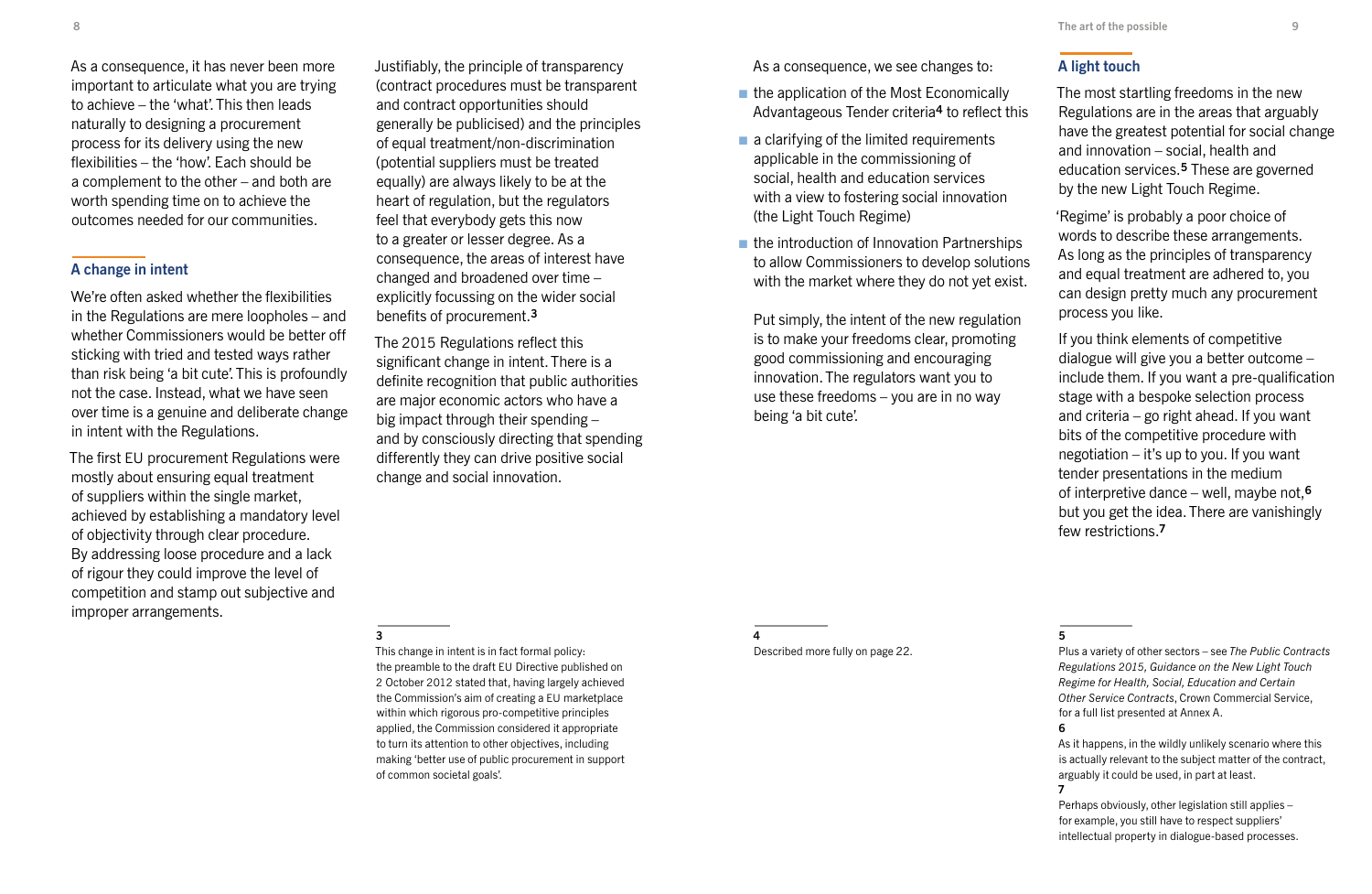The point isn't to be inventive for inventiveness' sake – at its heart, the Light Touch Regime is an exercise in the Treaty Principle of proportionality, allowing you to take out the bits of established, well understood procedures that are, in context, procedure for procedure's sake.

We have been surprised that more authorities have not taken advantage of these new flexibilities.**8** Perhaps after many years of limited freedom, the idea of designing a process to meet needs rather than having one dictated to Commissioners by regulation is just taking a bit of getting used to.

We suspect that the language used to describe the Light Touch Regime in guidance possibly doesn't help – focussing as it does on the threshold level of €750,000 as a significant feature.The thresholds are something of a red herring, as all the flexibility is maintained when over them.

When the value of a contract is over the threshold, all you have to do in addition is:

- publish a Contract Notice (CN) or a Prior Information Notice (PIN) – and a contract award notice when you award
- follow the process that you set out in your CN/PIN
- be reasonable and proportionate in the timeframes set.

As you might have wanted to do these anyway – they are helpful for ensuring transparency and equal treatment**9** – they are no hardship and should not prevent anyone from getting the most of the Light Touch Regime.

As more Commissioners become comfortable with the Light Touch Regime, we anticipate that we will see more and more novel commissioning approaches and, as a consequence, more innovative service delivery.

#### **8**

Although to be fair, similar levels of flexibility were available under the old Part B services. Many authorities, rather than create their own procedures for Part B services often treated them as Part A, because it was simpler and, they felt, safer than being creative. The 2015 Regulations arguably create a similar regime but express it differently – perhaps as an encouragement to Commissioners to change their approach to these services.

#### **9**

The reason they are required over the threshold is because over those levels it is more likely that there could realistically be suppliers in other member states.

### **Navigating the paradox of choice**

The Regulations provide a wide range of options, each with significant flexibilities. Some Commissioners we talk to are concerned that with flexibility and so much choice comes the risk of error – and that it would be better to stick with the tried and tested. We believe that the freedoms provided have such a potential to drive positive change that it would be remiss not to use them. So how can we navigate through this concern and protect against mistakes? We believe that the Treaty Principles themselves provide both map and compass.

#### **Equal treatment**

This principle requires that people – or in the case of procurement, qualified suppliers – must be treated equally. Everyone has the same access to the same opportunities, procedures, information and is assessed under the same criteria. Making sure that this is the case in any process is an essential prerequisite.

#### **Non-discrimination**

Closely associated with equal treatment, this principle aims to ensure that there is nothing about your procurement which would exclude someone from taking part in the process because of their characteristics.

#### **Transparency**

This principle covers the treatment of information – advertising opportunities so suppliers can take part, being clear about criteria so everyone knows what success looks like, publishing decisions so that they are accountable – as such, it is an essential component of the first two as well as a necessity in its own right.

#### **Proportionality**

How you chose to run your procurement: qualifications requirements, time limits for response – even the extent of the process – need to be necessary and appropriate for what you are trying to do.This principle is particularly helpful. It can act as your guide to making overly procedure-driven approaches more rational.

If your use of the new Regulations reflects the Treaty Principles in both fact and spirit, it is likely you will be on the right track. They also help to make your procurement fair, which suits your values.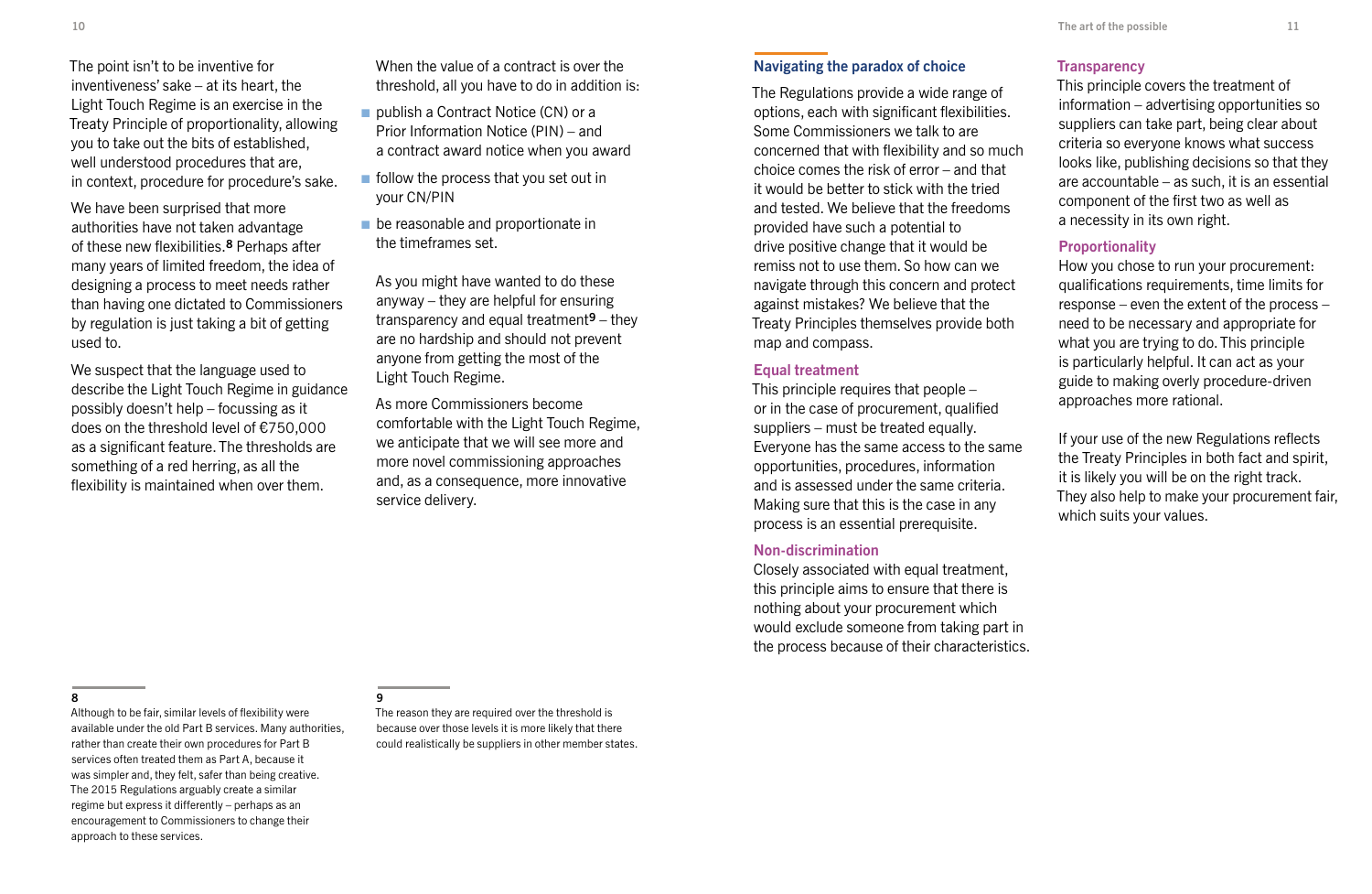A feature of the new Regulations – and the Social Value Act – is an increased focus on enabling commissioning for social value and wider social impact.The Regulations are neutral**10** on organisation type, in line with the principles of equal treatment and non-discrimination. However, the role of broader social criteria does bring into focus the role of the social sector – social enterprises, mutuals, the third sector and those things that they are typically good at.

So, why the fuss? A lot has been written about the capacity of the social sector to innovate, to share a public benefit purpose with Commissioners, to deliver step changes in service delivery – and these are a very good reason to engage. However, many Commissioners that we speak to are less sanguine. For every social enterprise with a profoundly new way of looking at things and the ability to create change, there is another still shaking off the shackles of grant dependency that just wants to be told what to do. Strategic commissioning involves creating processes which allow the good social sector organisations to demonstrate what they can offer in competition; not to commit Commissioners to using organisations who aren't equipped to deliver.

In our view, the most significant reason to be excited about the social sector is the opportunity to build a supply chain that actually shares your essential purpose and values.The social sector wants the same things you do: it exists to deliver public benefit.This makes it possible, in the words of one Commissioner 'to procure for the abstract nouns that matter: trust, partnerships, shared journeys'.This means that over time, Commissioners can create a network of partners to support them as they tackle challenging social issues in new ways – ways that are developed together.

The second reason that commissioning from the social sector is now much easier is the ability to take economic externalities into account, something at which many of these organisations excel – employing hard-to-reach or disadvantaged groups, profit reinvestment back into communities, community-led service design and so on. The Social Value Act and changes to the definitions around Most Economically Advantageous Tender (MEAT) place ever more emphasis on achieving these externalities – and engaging the social sector is an established and effective means of doing this.

### **Bring it on**

Finally, social sector organisations may be well-placed to show what they can do under the new Regulations, but that's where it ends.The good Commissioner should demand high quality standards and the good social enterprise will demonstrate them, in particular through being purpose driven. If the Commissioner demands such standards, all suppliers must deliver them to be competitive.The market would then work to make all suppliers more purpose focussed. Arguably, this makes including social criteria even more powerful as they can move the whole market towards

creating positive change.

Many commissioning authorities are concerned by the prospect of using the new Regulations to their fullest, feeling that they increase the risk of challenges to tender awards. If Commissioners do their groundwork, we do not think this is likely to be the case.There will only be grounds for a legitimate challenge if the procurement falls outside the very wide boundaries set by the Regulations, or rules and processes are not followed.

The best way to manage the risk of challenge using the new Regulations is to focus first on the purpose and then implement a process to deliver that purpose, documenting your reasoning at each stage:

- articulate clearly what you are trying to achieve, establishing the objectives of the commissioning exercise
- $\blacksquare$  select (or in the case of the Light Touch Regime, design) a process to deliver specifically on that objective
- $\blacksquare$  check that there is consistency between the specification, the tender requirements, the evaluation criteria and the contract
- check that your whole process complies in spirit and in fact with the Treaty Principles – have I ensured transparency? Have I ensured equal treatment? and so on
- ensure any social value elements are objectively relevant to the subject matter of the contract.

**10**

With the exception of Reserved Contracts, which can be commissioned exclusively from social sector organisations for contracts with a maximum three-year term.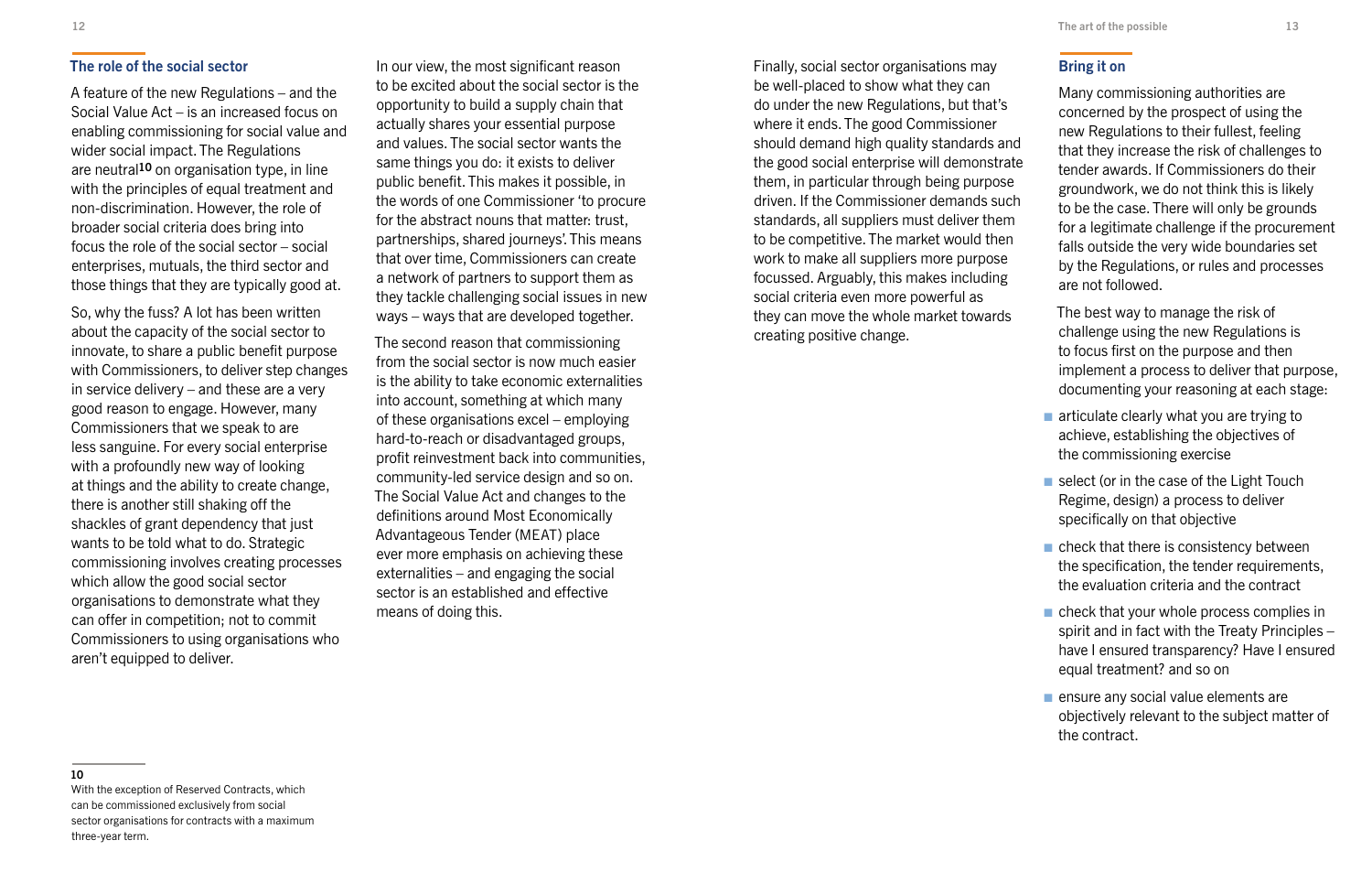With these steps in place, you just need to run your process as designed and you'll be fine.The prospect of challenge should be viewed as a secondary matter to do with accountability for acting properly.

There is one further thing to say about challenges. In many public bodies, any challenge to a tender decision is met with a natural defensiveness.This should not always be the case – the balance should be reset. In our experience, there are two types of challenge:

### **Type one: legitimate challenges**

These normally arise from a failure to do what you said you would do.These can be rectified and you can (and should) take the learning to improve your processes.

### **Type two: speculative challenges**

In any tender process, there will be winners and losers.This is kind of the point. Suppliers can mount speculative challenges if they feel that their economic interest is threatened – they are, in effect, just chancing their arm.

We do anticipate that over next few years there will be an increase in the number of 'type two' challenges. As commissioning authorities seek to radically re-imagine services and apply new freedoms, suppliers who have done quite nicely out of the status quo will lose out to suppliers capable of disruptive innovation – and those original suppliers may object in defence of their profit margins.This is an entirely logical step for an out-competed supplier, but it is an abuse of process.

No-one wants the cost in time, money or disruption from a challenge, but for 'type two' challenges, Commissioners may feel more bullish if they have stuck to the principles above. Facing down such challenges robustly will, most likely and more quickly, lead to them drying up – as providers recognise they are throwing money (and reputation) away pursuing such claims.

### **Brexit-schmexit**

Publishing a guide to EU procurement regulation just after we've voted to leave Europe might seem a bit eccentric. Nothing could be further from the truth. At the time of writing (September 2016), there is as yet no indication of when Article 50 might be triggered, so it looks like the Regulations will be in force until the end of 2018 at a minimum. In the meantime, the business of Government goes on. Procurement Regulations are not retrospective, which means that until they change, using the ones in force correctly will always be the right answer.

We suspect that the life of the current Regulations may well continue for a long time after Brexit.The reasons for this suspicion are entirely practical. Although repeal of The European Communities Act 1972 – one of the central legal consequences of Brexit – will in turn mean repeal of The Public Contracts Regulations 2015, there seems to be a widespread desire to preserve access to the single market.This, almost certainly, will require compliance with the Regulations or very similar rules – as will participation in other major structures of world trade.

The final reason is more prosaic still. At Brexit, you get the feeling that any lawyer the government can get their hands on will be a bit busy working on trade at the time, so the temptation to roll the Regulations over into UK law will be almost overwhelming – at least until things settle down.

There has never been a better time to explore what the new Regulations can help Commissioners achieve and these factors suggest Brexit is unlikely to alter that any time soon.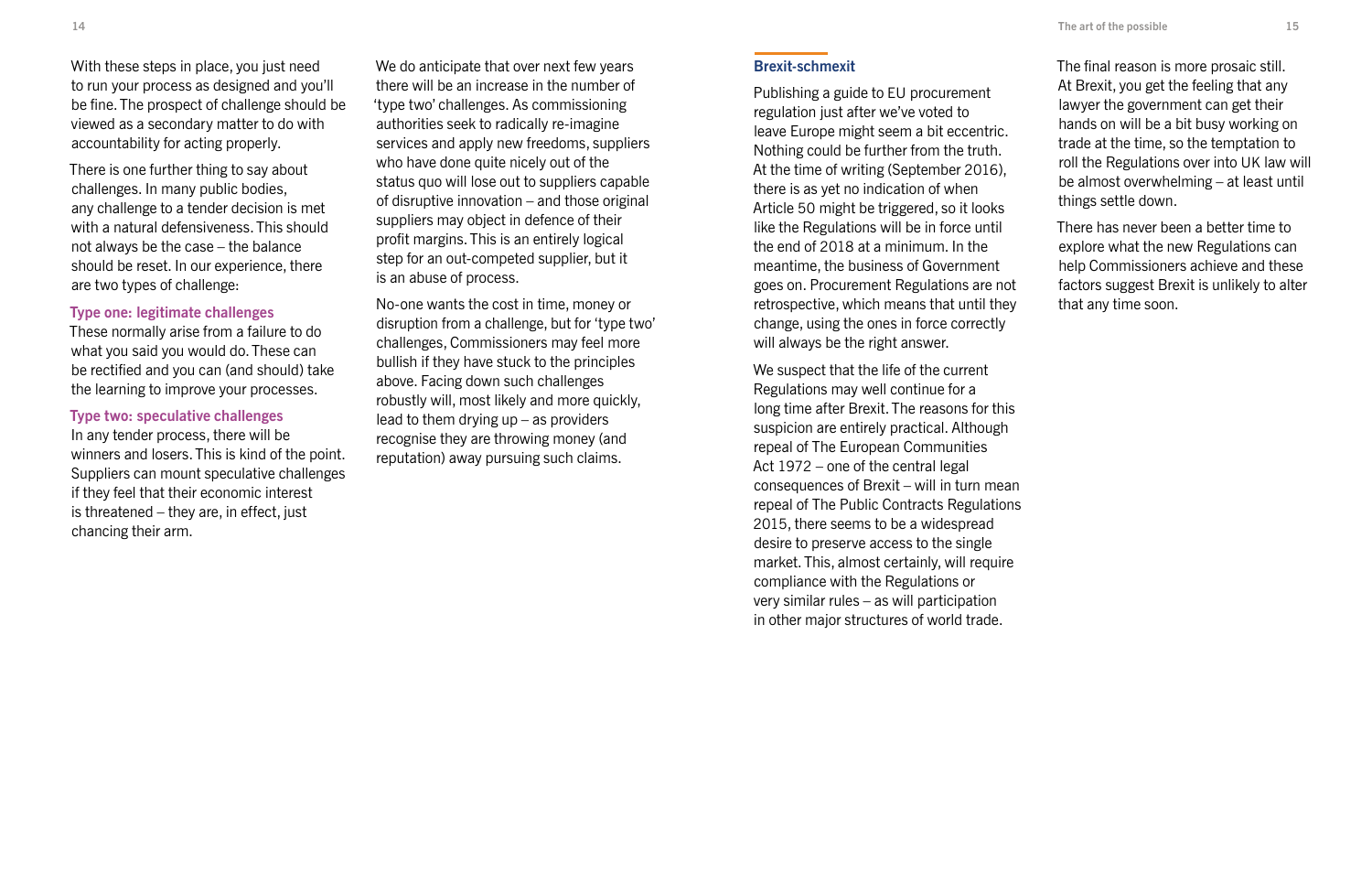## **Can I talk to the market about my tender specification?**

**Yes**

The Regulations here are absolutely explicit. You can talk to the market about your tender specification**11** – and even the tender process itself.**12**

Not only can you do this, you should. Your service users, stakeholders and supply chain have a real contribution to make in creating the perfect specification. You can discover new ways of achieving the outcomes you're after, with new methods and ways of working.You can identify any risks to either process or service so that they can be managed or eliminated. Feedback on your process ensures you can remove needless barriers to participation for your supply chain, improving the eventual competitive process. It is a genuine opportunity to improve services.

### **Things to remember**

The first thing to remember about pre-tender consultation is that it's pre-tender.The second thing to remember about pre-tender consultation is *that it's pre-tender*.**13** The consultation and the bidding are separate, distinct processes – with consultation coming first before the Notice – and should be organised as such.

The consultation also needs to be handled with some care. Whilst supplier feedback and ideas should inform the tender, the Regulations state that no supplier should gain a preferential advantage for their eventual bid as consequence of the consultation.**14** In practical terms, you can't change the specification in such a way that it suits a particular future bidder or bidders – even if they came up with something really neat.

#### **11**

It's there in black and white – Regulation 40 (1): 'Before commencing a procurement procedure, contracting authorities may conduct market consultations with a view to preparing the procurement and informing economic operators of their procurement plans and requirements.' **12**

Regulation 40 (3): 'Such advice may be used in the planning and conduct of the procurement procedure…'

#### **13**

This bears repeating, as trying to manage vital feedback from suppliers once a tender is already published is a common source of process failure. **14**

Expressly prohibited in Regulation 41 (1).

# **Part 2 Applying the new rules**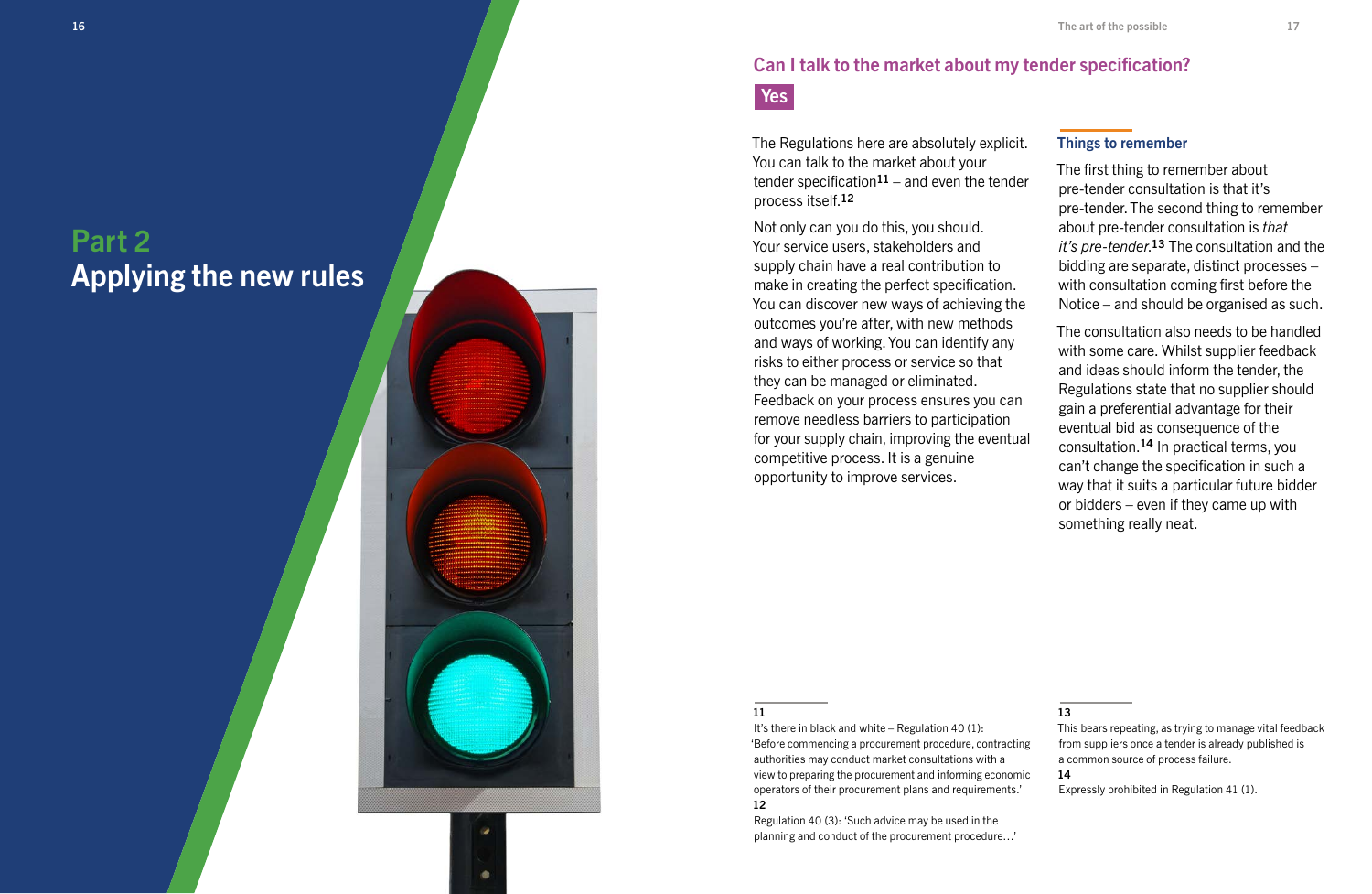The Regulations go as far as suggesting two ways of handling the risk of giving consultation participants an advantage. The first is to make any information that has shaped the eventual ITT available to all bidders.**15** Some of your suppliers might not want to share their ideas with their competitors – and you will need to respect their intellectual property.This is best managed by being abundantly clear with participants what you will do with the information and, in the interests of both parties, provide an opportunity for them to assert their IP rights before you make any such information public.The second method is to make sure adequate time is given for the receipt of tenders when the process begins – allowing suppliers to understand and adapt to new information.**16**

### **The art of the possible**

Sometimes consultations can raise as many questions as they answer, showing you multiple possible means of reaching your objectives. Alternatively, they can start to shed real light on intractable issues that you'd like to take further. If either of these is the case when the consultation is concluded, you have the option to pursue a more dialogue-based method when it comes to the actual tender – a competitive dialogue process or Innovation Partnership.

## **Can I involve service users in the award decision?**

## **Yes**

It is an uncomfortable truth that, usually, public services are done to people, not with them. Actively involving service users in your award decisions can bring people into the heart of service design, dramatically improving accountability. It can also have practical benefits – service users are more likely to focus on the difficult-to-measure soft outcomes that citizens prize and they are also blithely unconcerned with the internal 'sacred cows' in commissioning organisations, helping you to drive change.

The main body of the Regulations are quiet on involving service users in decisions – meaning that it's up to you. If you want to, you can. Where the Regulations do speak of this, it is in the context of the Light Touch Regime – and this is where it gets really interesting. Under the Light Touch Regime, Commissioners are explicitly permitted to consider the involvement and empowerment of users.**17**

Cabinet Office guidance goes even further, suggesting that this type of involvement for service users 'is not only allowed but actively encouraged under EU law'.**18** The guidance then goes on to say that inclusion of service users on award panels is also an effective means of addressing user choice in even more complex situations such as pseudo framework agreements or pseudo dynamic purchasing systems.

### **Things to remember**

Care does need to be taken to ensure that including service users in award decisions does not compromise the general requirements around transparency and treating suppliers equally.This can usually be achieved by communicating the award method clearly, including:

- that service users will be involved
- their specific role in the process
- how that feeds into the scoring

and by ensuring that the service users involved are representative and not likely to be inclined to favour certain types of bidder.

**15** Set out in Regulation 41 (2) (a). **16** Set out in Regulation 41 (2) (b).

#### **17**

Regulation 76 (8): '…contracting authorities may take into account any relevant considerations, including… the specific needs of different categories of users; [and] the involvement and empowerment of users.'

### **18**

*The Public Contracts Regulations 2015, Guidance on the New Light Touch Regime for Health, Social, Education and Certain Other Service Contracts*, October 2015, Crown Commercial Service.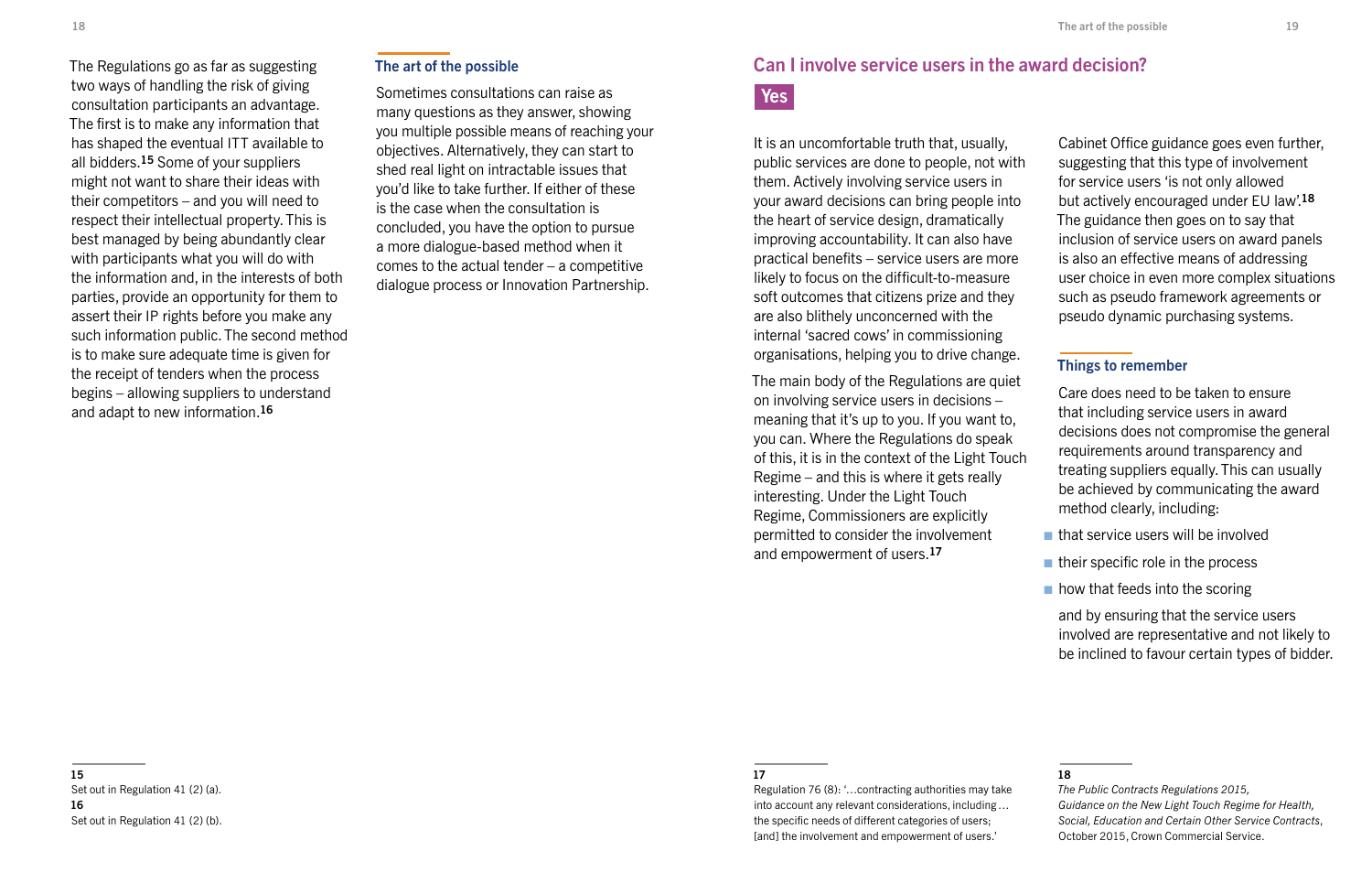When six CCGs and the local authority in Surrey decided to jointly procure Child and Adolescent Mental Health Services (CAMHS) in Surrey they involved service users and parents at every stage of the process.This participation secured a prime provider who holds positive user experience as paramount, delivering significant improvements in access to advice and intervention.

The lead commissioner, NHS Guildford and Waverley CCG, started this process by inviting CAMHS Youth Advisors (a network of young people who have used CAMHS) and a parents' organisation to help them understand gaps, challenges and opportunities for change ahead of procurement.They included service users in persuading commissioners of change and investment needed, co-production of service specifications, performance indicators and bidder evaluation questions. They supported the market engagement phase, providing potential suppliers with direct intelligence about what was needed, informing the market of the role of service users and signalling just how important their voice would be in awarding the contract. This directly stimulated the market and bids were innovative and user focused.

This has led to a direct improvement in service quality and access – for example, through the introduction of a 'no wrong door' policy, changes in opening hours and cutting waiting times at no extra cost. It also had a profound impact on service design, identifying and eliminating gaps. For example, a gap was identified at the boundary between services for learning difficulty and services for other mental health. Research indicated that 40% of young people with attention deficit hyperactivity disorders have anxiety or depression, yet CAMHS was only triggered when these issues manifested as serious disruptive behaviour or self-harm. Commissioners were persuaded to address this gap and a cohort of 5000 young people in Surrey will now receive earlier intervention, effective differential diagnosis and the right support, leading to markedly improved outcomes and significant lifetime costs savings.

As service users were also involved in the award decision, the CCG managed potential conflicts of interest with care and those involved in supporting bidders were not involved in the evaluation of submitted bids.

The CCG ensured the youth advisors received sufficient coaching and support to play an active role and have their voices heard in this process.

The relationship continues and service users continue to let commissioners know whether the benefits wanted are being achieved and what else could improve.The young people themselves cited personal benefits of increased confidence with some life changing outcomes as a result. But the most benefit is for future service users.

### **Can I include wider social impact in my specification or award criteria?**

### **Yes**

It's not so much a question of 'can I' include wider social value. Unless you're buying paper clips, you pretty much have to now. As suggested in the preceding discussion, the inclusion of social value has been a part of the regulatory direction of travel for some time,**19** with the Commission turning its attention to 'better use of public procurement in support of common societal goals'.

This focus on social value is a good thing. Commissioners have enormous economic agency – enough to shape marketplaces and change communities. When commissioning authorities include social value, they can target local unemployment, opportunities for the hardest to reach, the environment, working practices and so on – and all as a part of what they would be buying anyway.**20** Why would a socially responsible organisation not want this? And now, the Regulations act in direct support of this endeavour.**<sup>21</sup>**

### **Two flavours**

Regulatory support comes in two flavours. The first is the Social Value Act (2012).The Act provides the positive duty to consider 'how what is proposed to be procured might improve the economic, social and environmental well-being of the relevant area' in the procurement specification and process.

The second is a change to the definition of MEAT for award criteria – which now explicitly references the 'environmental and social aspects' of the price/quality ratio.**22** In fact, price alone is no longer a proper basis at all for setting award criteria – you'll need to seek the best balance between price, quality and social value impact.

### **19**

The 2015 Regulations apply the current EU Directive on public procurement (2014/24/EU) ('the EU Directive'), which, as part of the European Commission's Social Business Initiative 2010–14, was drafted, in significant part, with an express intention of emphasising the importance of social value.

**20**

Even paper clips, if you want to.

### **21**

Interestingly, there has never actually been a regulatory barrier to the inclusion of social value in tendering – either at specification or award. All regulation has done is become ever more explicit that Commissioners should pursue this, as it is rarely well or consistently applied. Regulation cannot easily convey exasperation, but if it could, it would be here. **22**

See Regulation 67 – particularly clauses (1), (2) and (3).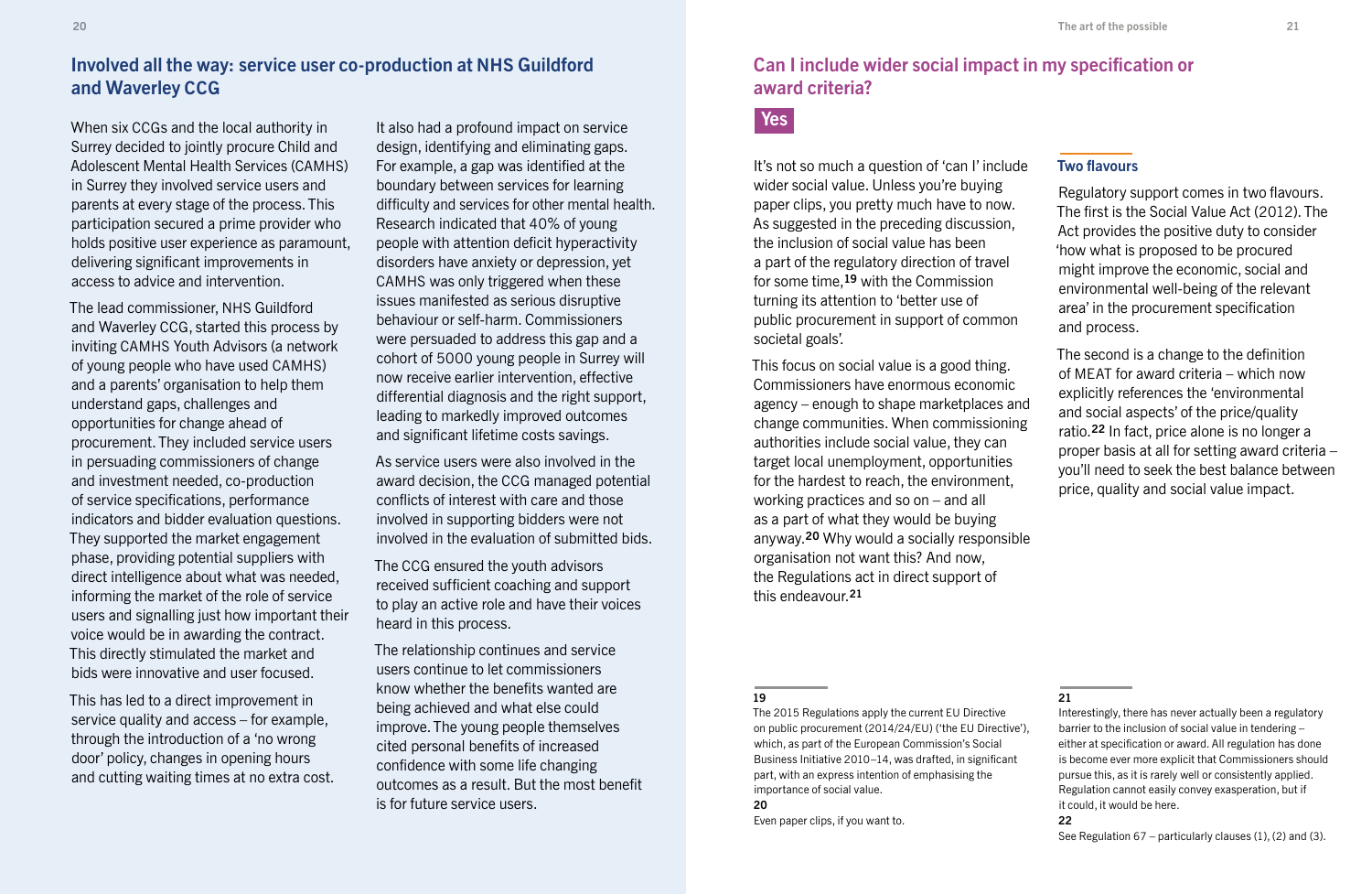It's not a total free-for-all.**23** Both the Social Value Act and the changes to MEAT are clear that the social value included must relate to the subject matter**24** of the contract and be proportionate. It will certainly reward Commissioners to have a clear idea of the social value they wish to achieve and how it relates to what they wish to procure – as this will help them set out a clear process and award criteria to achieve it.

### **23**

Regulation 67 ( 6) makes that abundantly clear: 'Award criteria shall not have the effect of conferring an unrestricted freedom of choice on the contracting authority.'

### **24**

This is critical – but even paper clips have issues relating to treatment of staff, sourcing of raw materials and costs of externalities which may be relevant.You just need to think about these issues in advance of the process, communicate your expectations and then score for them appropriately.

### **Creating social value in Halton**

Halton Borough Council's participation in the Department of Health's Health and Social Value Programme shows what an Authority can achieve by putting social value at the heart of what they do.Their approach allows them to enhance the quality of life of local communities and support improved social, economic and environmental wellbeing using the commissioning and procurement process.

Halton's methods are intensely practical, with two, mutually supporting approaches. The first involves working closely with stakeholders.They identified and brought together key officers at senior level across the Authority, Clinical Commissioning Group, VCSE sector and wider partners with a commitment to doing things differently – all with the aim of developing a joint approach to implement the Social Value Act (SVA).

The second is to place everything they do within the context of Halton's Sustainable Community Strategy**25** and the Marmot Review priorities.**26** This meant that their commissioning and procurement for social value could take place within a clear strategic framework – output indicators and desired outcomes are now linked to these strategies.

This drive for clarity was supported by a social value policy, a procurement framework and a charter.This meant that Halton's commissioning for social value could be truly purposeful – rather than a simple act of compliance with the SVA .

For each procurement opportunity above £1000, for all supplies, services and works, Halton undertake a social value 'opportunity assessment'.This is to identify output indicators and outcomes appropriate for inclusion in the procurement process, with bidders asked to address these in their proposals.

The approach to social value is bespoke for each procurement opportunity, but the outcomes must be relevant, transparent and proportionate. If it is appropriate, they will seek provider innovation instead of or specific outputs and outcomes. Social value outcomes also form part of the award criteria, with a weighting proportionate to what is being procured.

This level of rigour also allows Halton to go further. Social value outcomes and outputs are built into contracts and monitored. They have also started to apply and explore further financial measurement of the positive social impact created as the consequence of their procurement decisions.

#### **25**

www 3.halton.gov.uk/Pages/councildemocracy/pdfs/ Sustainable\_Comunity\_Strategy.pdf **26**

*Fair Society, Healthy Lives, the Marmot Review: Strategic Review of Health Inequalities in England Post-2010* , 2010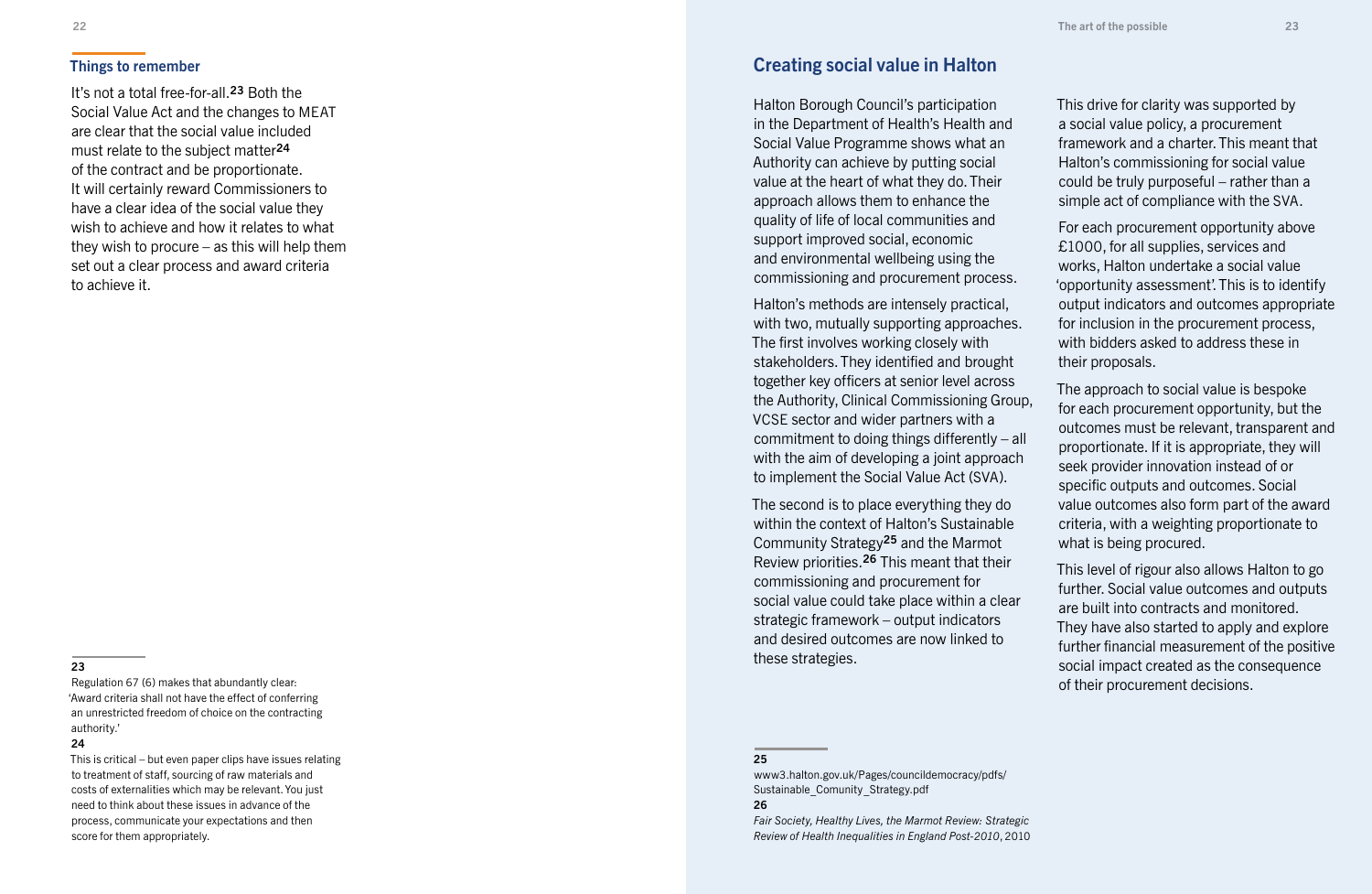### **Yes, but…**

It's probably not the social sector or local suppliers you're after – it's the extra outcomes that they are in a position to deliver.You'll need to keep this at the front of your mind, being clear and objective about the role of these organisations in delivering those outcomes.This is the best way to avoid a process that might be discriminatory.

This mind-set is at the heart of the Social Value Act and the use of social factors in MEAT criteria.They were never intended to be a lock-in for any particular type of supplier. Creating a clear specification that values, for example, evidence of strong local knowledge and connections; or wider commitments beyond the contract to the community is one that is technically open to any potential supplier.

What social value does allow you to create is a procurement process and award criteria that allow social sector and local organisations to play to their strengths, showcasing the wider impacts that they create in the context of a specific contract.This ability to create social value is deservedly a source of competitive advantage in a market for your custom and the Regulations permit this. As with all commissioning, you'll need to ensure that you've structured the processes so that they are compliant with the Treaty Principles.

### **The new world of Reserved Contracts**

There does come a point where working with a social sector supplier is so obviously more beneficial than the alternatives that there is no point pretending otherwise – it would be a waste of everyone's time. The Regulations recognise this, enabling Commissioners to pursue a Reserved Contract**27** – exclusively for social sector organisations**28** – as long as the contract is for a specific type of service.**29** Commissioners can use these, but it is essential that there is a clear and articulated rationale as to why a social sector organisation is objectively the best type of service provider.

Cabinet Office guidance**30** tells us that Reserved Contracts are, essentially, a subset of the Light Touch Regime.This means explicitly that the Commissioners letting Reserved Contracts should operate under the Light Touch Regime – with all the process options that this gives them.

**24 The art of the possible 25**

Reading between the lines of the Cabinet Office guidance, it's pretty clear that Reserved Contracts were originally designed as an early-stage 'competition shield' for public sector spin outs and mutuals.**31** As a consequence, there is a three year maximum contract length for a Reserved Contract – and the winning organisation cannot win the same contract again if it is let using the same process. There is nothing to stop the organisation re-winning the tender if a regular, open competition process is run.

#### **27**

See Regulation 77 on Reserved Contracts. **28**

The Regulations have a very specific definition of this, set out in Regulation 77 (3). It would cover most social enterprises and third sector organisations with missions relevant to the area of the contract's work.

#### **29**

The Regulations present a list of relevant Common Procurement Vocabulary (CPV) codes of which services can use Reserved Contracts (77 (2)). **30**

#### See page 15 para 1 of *The Public Contracts Regulations 2015, Guidance on the New Light Touch Regime for Health, Social, Education and Certain Other Service Contracts*, October 2015, Crown Commercial Service.

**31**

Whilst this appears to be the motivation for its inclusion, the Regulations make no such context-based restrictions.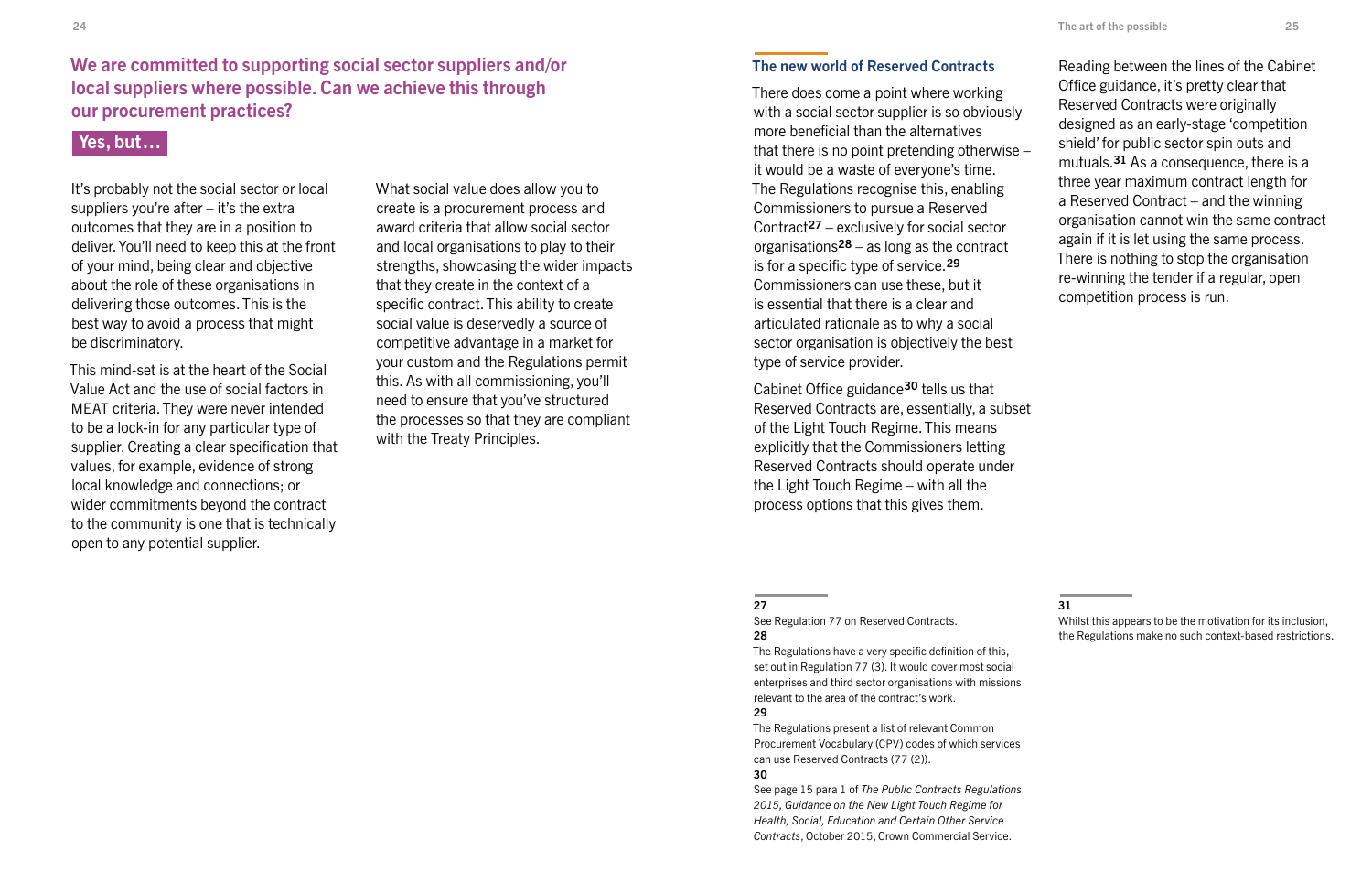### **Commissioning for social value in action: Liverpool**

Liverpool City Council has a clear aim – to make Liverpool a strong city built on fairness.This combines the triple objectives of making the city's businesses purpose-driven, eliminating poverty and focussing on fairness.

These overarching principles, that build upon the successful use of social value, have been embedded into procurement and commissioning processes using a straightforward framework – the Fair City Outcomes Framework.The framework sets out the city's priorities along social, economic and environmental lines.

As Liverpool recognises the contribution that can be made to their priorities by both the local third sector and local SMEs, there has been a widespread programme of market engagement and development.This has involved supplier days and debriefs – and outreach to key networks including the Chamber of Commerce, the Federation of Small Businesses, Liverpool Vision and Professional Liverpool. Each step has been with the aim of enabling local organisations to play to their strengths in the city's procurement processes.

To ensure all potential suppliers have an understanding of the type of purpose-driven business that can help Liverpool achieve its aims, they have articulated exactly what they mean by a purpose-driven business.Their definition covers five key principles that cover: how customers and suppliers are treated, how employees are treated, corporate citizenship, environmental sustainability – and what a guiding purpose of an organisation could look like.These principles have been crafted with care to ensure they are achievable by any type of organisation – voluntary sector, social enterprise or traditional business.

The final piece of the jigsaw is measurement.The Council generates regular management reports on their social value statistics and have developed a social value KPI portal.They are currently extending this to include measures relating to their purpose-driven business principles.

Measurement also enables Liverpool to track its progress – particularly on where their money is going. The council currently spends £449m across its supply chain and its analysis reveals that 51% is spent directly within Liverpool City and Liverpool City Region – directly supporting the city's priorities.

### **Many of our potential social sector suppliers receive grants from us. Can we still contract with them?**

**Yes**

This is a very common question, based on the fear of contracts that trip over rules about State Aid, rules which most normal people find breathtakingly hard to get their heads around. But it's based on a misunderstanding.The important thing to remember about grants and contracts is that they are both governed by different rules and regulated in different ways.They are separate and distinct from one another.

If you are letting a contract, then that's what it is  $-$  a contract. The only thing you need to worry about is following the Public Procurement rules that exist to prevent the unfair, anti-competitive issuing of public sector contracts. State Aid is not relevant as it relates to grants – which prevent unfair, anti-competitive public sector subsidy.

State Aid, if it was an issue, would have come into play when the grant was given in the first place – and anyone issuing grants should be following those separate rules that relate to State Aid. If those rules were followed, there is no State Aid or prohibited State Aid.

So if someone were to suggest that a grant gave a 'cost advantage' to a supplier – but that grant had already been assessed properly for State Aid as part of the grant-giving process, then any perceived advantage is immaterial. If it turns out retrospectively that a grant has given a massive cost advantage with obvious linkage to a contract, then the issue here is not with the letting of the contract. It is with how the grants were assessed for State Aid at that stage.

Put simply, if your colleagues responsible for grants**32** are on their game, the issue never arises.

#### **32**

One interesting point about grants comes from a change in direction in how many grants are given. As the drive for accountability in public funding has grown, more and more things that were once 'true grants' given under Trust Law are now actually contracts – containing contractually binding terms, enforceable deliverables and the suchlike, governed under both Contract Law and Public Procurement Regulations. So they are not actually grants at all.They're just called 'grants' from custom and practice and to prevent smaller voluntary sector organisations from panicking and freaking out. So if they are contracts, properly let under the Regulations, State Aid can never apply ... though, conversely, Commissioners need to ensure that if what they label 'grants' are in effect contracts, that they comply with the procurement regulations to the extent relevant.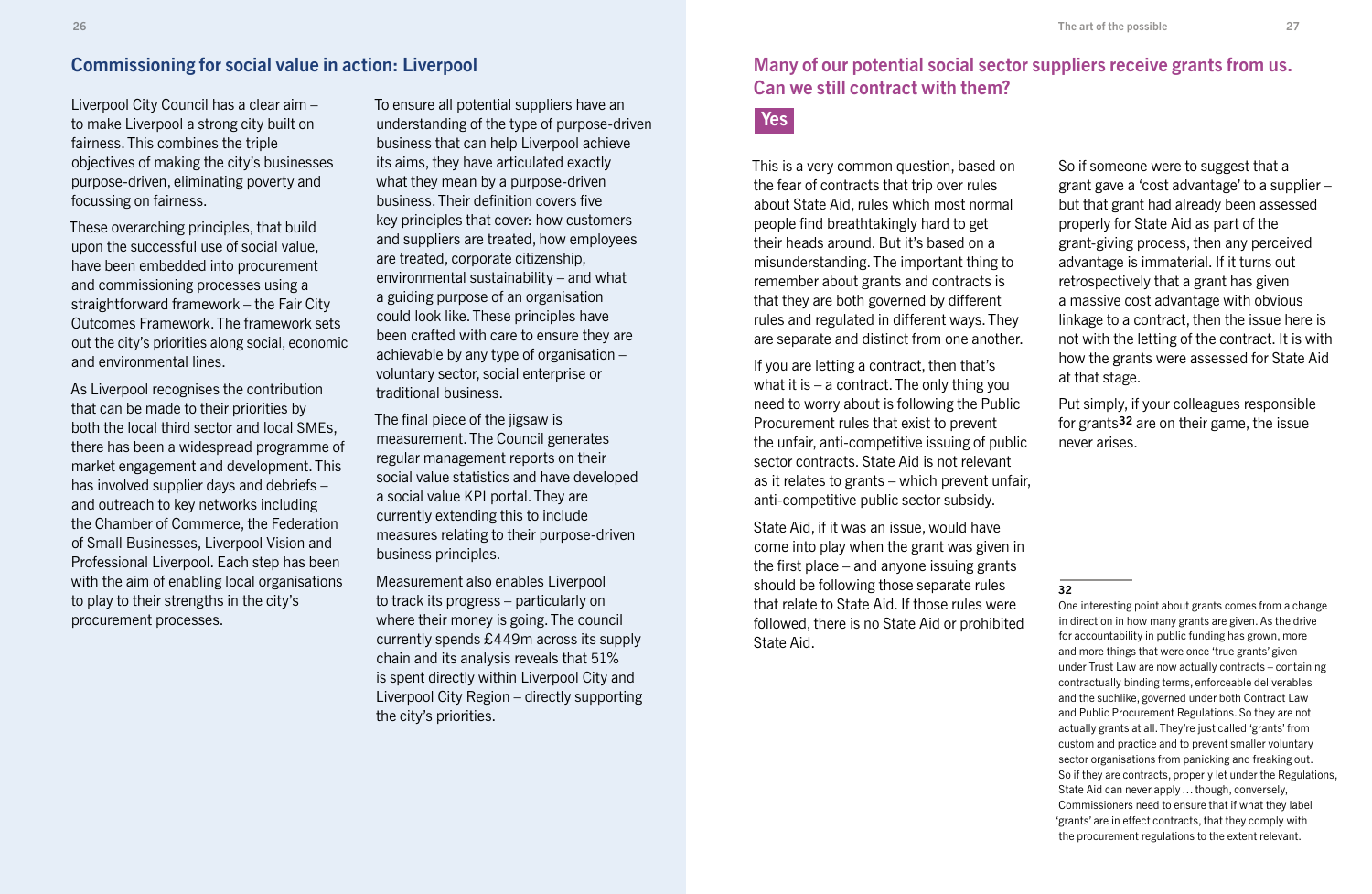**33**

**34**

See Regulation 32 (2) (b).

Such as capability, availability.

**I've been approached by a supplier with a brilliant new proposal. Can I just commission them?**

### **Not exactly, but…**

Even if a proactive proposal from a supplier is brilliant and obviously unique, you can't just pop over to finance and raise the purchase order.You've got a number of options here under the Regulations, but there are processes to be followed and you'll need to consider your procurement with care to make sure your approach is appropriate.

The Regulations**33** permit you to use a negotiated procedure to let a contract if you think there can be no other suppliers for either technical reasons,**34** or because the proposal relates to proprietary intellectual property. However, you will need to be absolutely certain that 'no reasonable alternative or substitute exists and [that] the absence of competition is not the result of an artificial narrowing down of the parameters of the procurement'.

### **If you're absolutely certain**

If you have clear reasons to believe that no other potential supplier exists, you can publish a Voluntary Ex Ante Notice that states your intent to let a contract and then observe a standstill period.This informs the market of your intent to award without going down the OJEU route.The notice itself will require a solid justification of your decision, so you'll need to be sure. If no one challenges your notice during the standstill period, you can move onto a negotiated procedure.

For an example of a Commissioner using a Voluntary Ex Ante Notice in this way please see page 45.

### **If you are pretty certain, but not 100%**

If you think there are no likely alternative suppliers, but are not comfortable making a bold claim about that, you can issue a PIN, seeking interest from the market. If no-one in the market bites other than the original supplier, a different part of the same regulation applies**35** – you are permitted to enter into negotiated procedure. Again, you will have to be sure that the absence of competition is not the result of an artificial narrowing down of the parameters of the procurement.

**35** See Regulation 32 (2) (a).

### **If there is no real way of knowing**

If the proposal you've heard is great, but probably not beyond the wit of other suppliers in the market – or if there really is no way of knowing what's out there, then we are into the territory of a regular procurement approach.

You would then consider the proactive proposal made by the supplier to be pre-procurement consultation information,**36** giving you an idea of the service you would like to procure.You'll need to ensure that you consult and that any relevant information is shared with all players to create fair competition – balanced with the need to respect the intellectual property of the supplier.This could potentially be achieved by using an open specification, whose parameters are set by the options your consultation has uncovered.The procurement process may then provide the scope to refine what is being procured with the bidders.

### **The art of the possible**

Brilliant proactive proposals often need work before they can be useful – they may well be somewhere between a great idea and a finished service specification. It is here that the new Innovation Partnership procedure could come into its own. It would allow an innovative supplier to assist with the design of a service and then openly deliver the service under a single procurement.

#### **36**

And remember, Regulation 40 explicitly permits you to do this before starting a procurement procedure.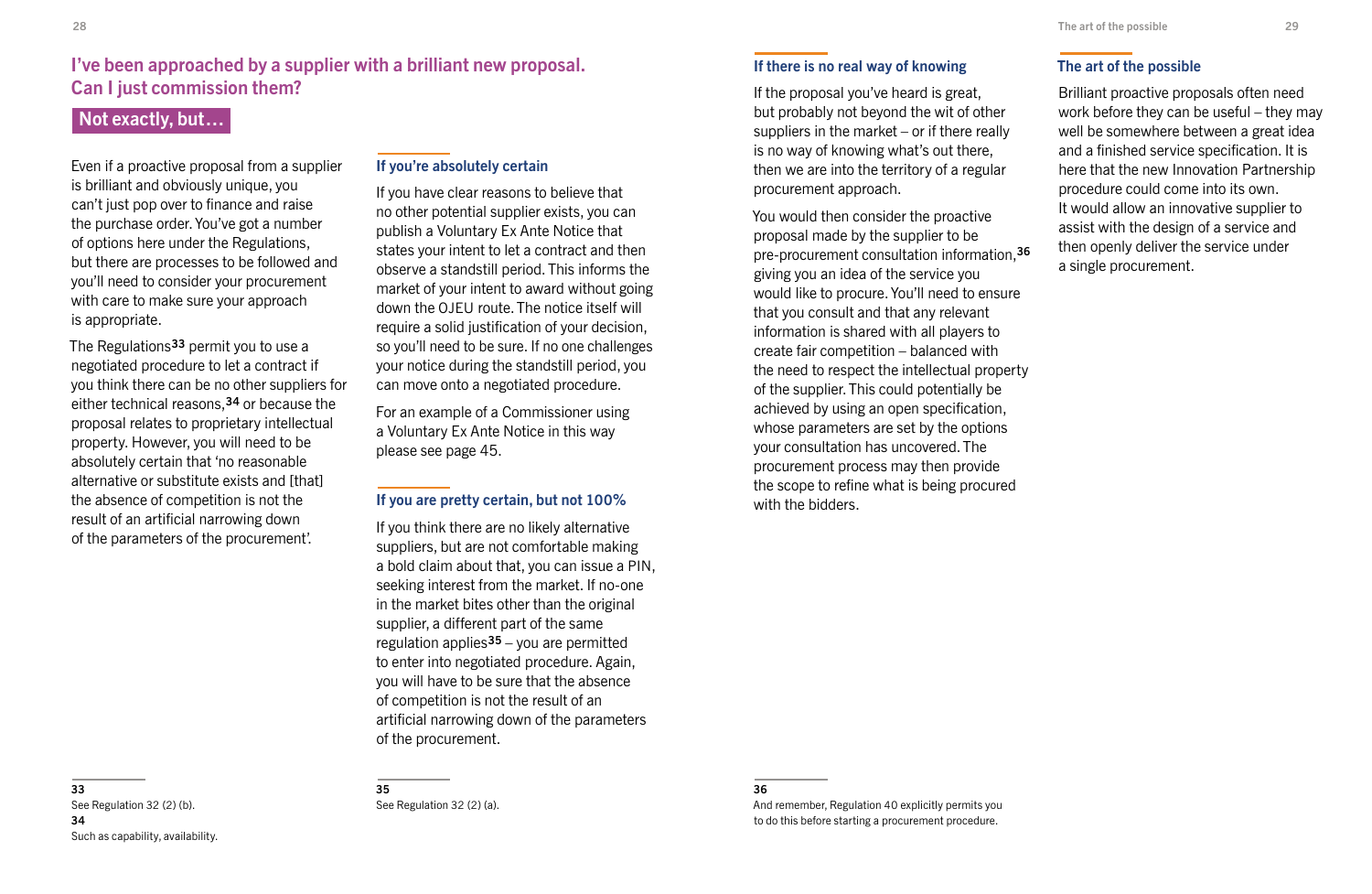### **I only really get savings if I team up with another authority/NHS Trust. Can we jointly commission a service?**

### **Yes**

It's a common issue. There's a saving to be had, but only if you team up with someone else.These kinds of economies can be ones of scale: the unit cost of something drops when more of it is bought – the logic behind many shared services approaches.They can also be based on removing structural barriers – for example, commissioning statutory special educational needs transport on the same contract as an NHS patient transport service so you can use the same vehicle all day, rather than commissioning two under-utilised fleets.**37**

The Regulations explicitly permit you to do joint commissioning **38** – either together, or with one Commissioner managing the process for the others.You can even include elements that are just for one party, not the others.The challenge here, as we are finding again and again, is less a legal impediment and more a cultural one.

### **37**

We are not aware of anyone that has actually done this, which is daft when you consider that both parties would likely cut their contract costs by about a third. **38**

Regulation 38 (1): 'Two or more contracting authorities may agree to perform certain specific procurements jointly.'

### **Coming together: joint commissioning of a mental health and employment Social Impact Bond**

The positive link between getting a job and individual health and wellbeing is well understood – and it is particularly true for those people with mental health issues. Yet currently, only 37% of people with a mental health issue are in work, dropping to 7% for people with severe mental health issues.This is not only a tragic waste of human potential, it is also a serious drain on the taxpayer.

There are interventions that really work to support people with mental health issues into employment, improving lives and saving money. One of the leading methods is Individual Placement and Support (IPS). Service users are referred directly by their clinician, with eligibility restricted only by the user's desire to work, rather than their health condition. Specialists support users to conduct a rapid job search, tailored to their individual aspirations and skills. Once in work, IPS specialists continue to support both employee and employer as appropriate for an indefinite period.

The challenge with a model like IPS is funding – it is one of those areas where the people who could commission the service are in a different part of Government to where the savings are made. One answer is joint commissioning and a Social Impact Bond.

Haringey Council and CCG,Tower Hamlets CCG and Staffordshire County Council and CCGs have come together with Mental Health and Employment Partnership (MHEP), a new social purpose company to co-commission an IPS employment service.The local commissioner pays for about 70% of the service cost in their area, with MHEP paying the rest – drawn from a pool of socially motivated investment to finance service provision up front. The social investment is then repaid on a payment-by-results basis through Cabinet Office and Big Lottery Fund funding once sustainable job outcomes are achieved.

The Social Impact Bond will work with around 2500 people who are unemployed and in contact with secondary mental health services. It is expected that the project will lead to 500–850 job outcomes over three years.This is just the beginning. It is estimated that there are up to 24,000 people currently out of work with severe mental illness who might benefit from this type of support, enabling them to accelerate their recovery and lead more fulfilling lives.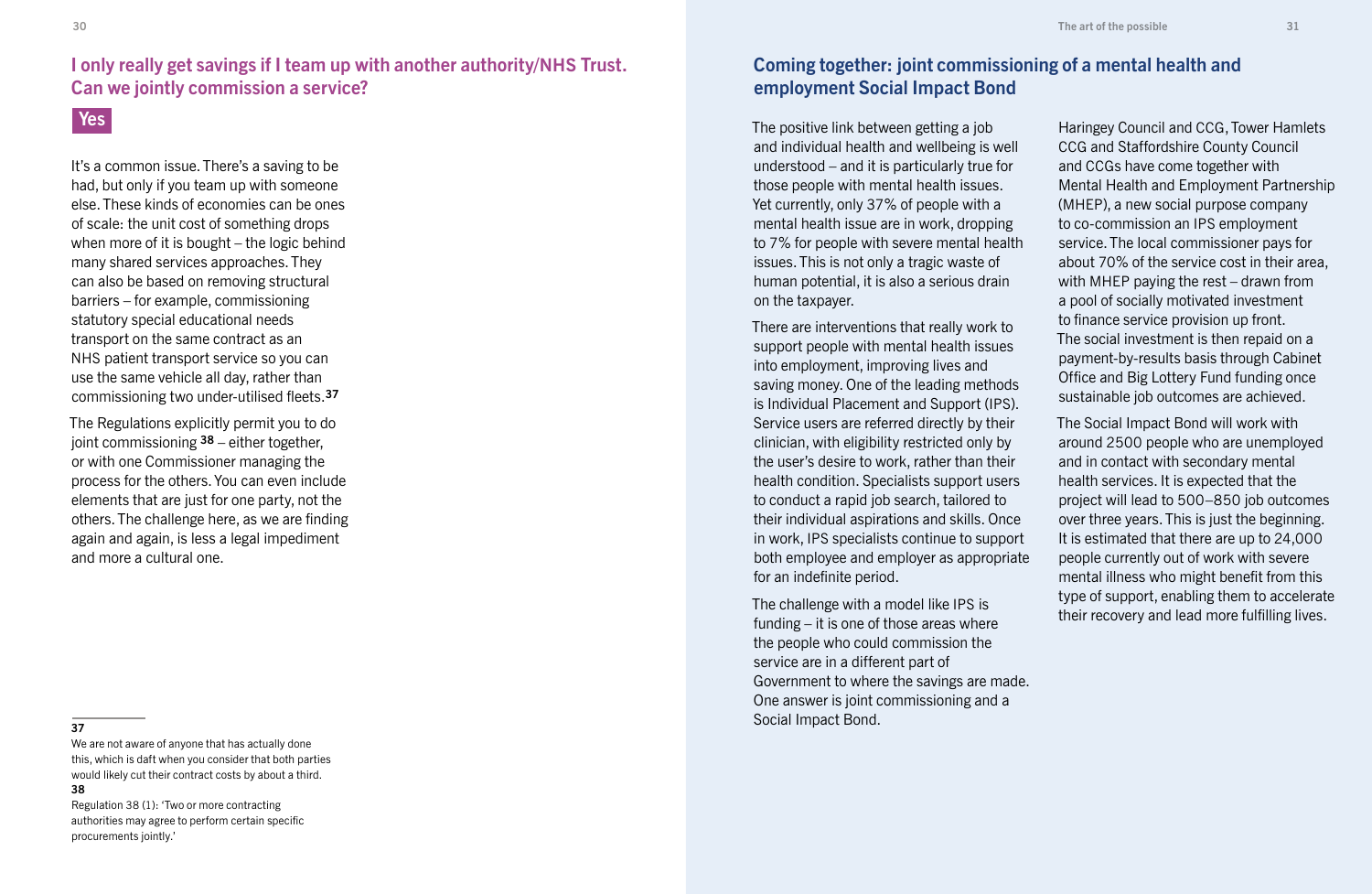### **There are lots of different ways of approaching a particular social problem. Can I commission for that?**

### **Yes**

Many Commissioners are seeking to address complex social issues where there is no single right answer.This is why all the best commissioning focusses on achieving outcomes, not inputs and outputs.The Regulations recognise this, providing a veritable armoury of increasingly flexible methods and approaches.

### **Variation, variation, variation**

If you know that there is likely to be more than one way of addressing a particular need, the Regulations provide explicit permission to accept variant bids.**<sup>39</sup>** There are, however, some rules to follow:

- you have to say whether they are allowed or required**40** (or even if a compliant bid is necessary**41**) in the procurement documents
- $\blacksquare$  you have to specify any specific requirements for variants including their presentation**42** – which makes sense as you'll need to be able to compare these variants with compliant bids using your published award criteria (also insisted upon in regulation**43**).

It's worth stressing that you'll need to work out the role of variants in advance – because unless you've given permission, you can't consider them, no matter how interesting.

### **Negotiation, negotiation, negotiation**

If managing a range of different potential approaches is likely to be at the heart of your commissioning, then established, familiar processes such as competitive negotiation or dialogue**44** could be very effective. As discussed previously, if the Light Touch Regime applies, you can adapt these processes to make them more proportionate and easier to use.

**39**

Regulation 45 (1): 'Contracting authorities may authorise or require tenderers to submit variants.' **40** Regulation 45 (2). **41** Regulation 45 (4). **42** Regulation 45 (4). **43** Regulation 45 (5). **44** Governed by Regulations 29 and 30.

#### **Innovation, innovation, innovation**

The most exciting opportunity for commissioning in a complex environment is the new Innovation Partnership. Sometimes, the solution just doesn't exist yet, or doesn't exist yet in an appropriate form, leaving the specification in need of supplier input – and previously uncommissionable as a consequence. Innovation Partnerships change all that, providing a process that will lead to previously unavailable products, services or works.**45**

As you cannot know the final specification before you begin, what you are procuring is, in essence, the process that leads to the specification and its subsequent delivery – and the partner or partners you'll want to go on that journey with.The Regulations require you to set out a clear structure of phases as steps in the research and innovation process.**46** The Regulations are also clear that eventual delivery can be included – this is helpful because it permits a blurred line between design and delivery, the 'learning by doing' that is at the heart of real world innovation.

#### **45**

The full process is governed by Regulation 31. **46** See Regulation 31 (10).

### **The art of the possible**

Taken together, these three methods provide Commissioners with a wide degree of latitude to address complex social issues through unlocking the innovation of their supply chain – particularly when combined with the freedoms to consult with the market pre-tender.The burden of finding the right answer is now shared.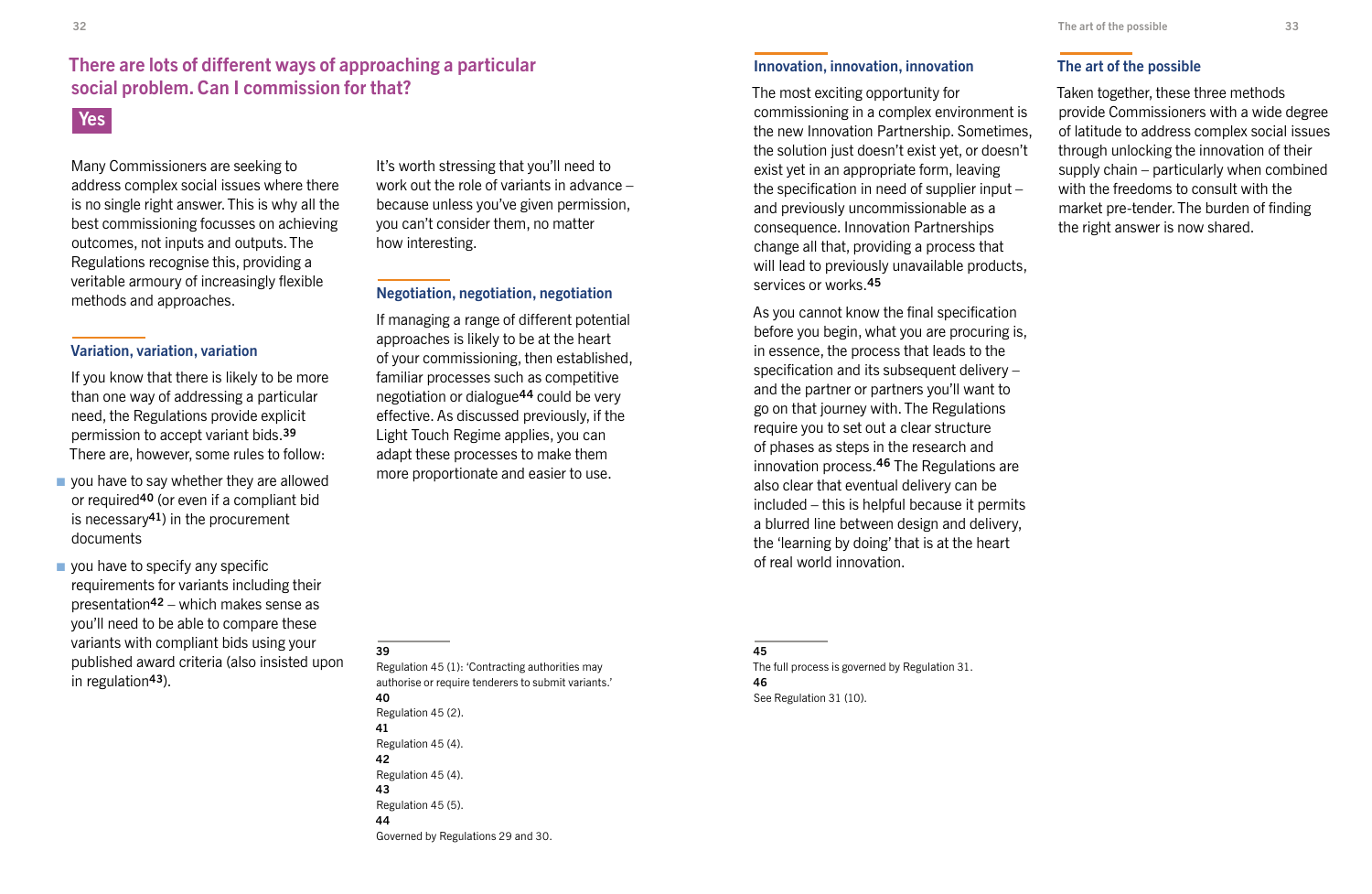### **Innovation Partnership – the BWB perspective: great works in progress**

Innovation Partnerships have been available to Commissioners since 2015, but have been slow to find uptake – through caution, through fear of novelty or through simple inertia.

Yet this is changing. We are now seeing a diverse range of projects underway where it looks like an Innovation Partnership is going to be the right answer to deliver genuine public benefit.

At BWB, we are very excited about the opportunities that the Innovation Partnership provides for our partners.Time and again, we have seen that long familiar situation where a public authority wishes to work with a supplier to develop new ways of delivering of public services, but then has to procure separately for service provision – building an active disincentive for innovation.

In the past, this has meant that projects just didn't happen, were squeezed into a procurement procedure that was not designed for the purpose, or required complex formal joint venture/co-investment structures. Now there is a process designed with this exact situation in mind.

As we've worked on the planning for a number of these forthcoming projects, there have been some important elements to focus on with Commissioners:

- effective pre-procurement consultation and engagement are vital parts of the process, allowing Commissioners to create the
- conditions for success
- $\blacksquare$  significant care needs to be taken with suppliers' wishes to protect their intellectual property, particularly when moving from the pre-procurement phase to formal procurement
- $\blacksquare$  the provision of all information relevant to the procurement process on an equal basis to all bidders requires active management
- $\blacksquare$  most importantly, we are really starting to see substantial public benefit value in being able to procure design and subsequent service delivery through one process.

It's still too early to say much about the most advanced project we're currently involved in. What we can say is that it involves the creation of a new service to be delivered across a number of public authorities who have come together to commission under a collaboration arrangement.The Innovation Partnership will cover the service design phase and the subsequent delivery of the service, which will be delivered through a framework. Encouragingly, lawyers acting on behalf of the public authorities have recognised that the Innovation Partnership is the appropriate procedure in this case. So watch this space…

### **The Innovation Partnership method looks useful, how innovative do things really need to be to use it?**

### **Don't panic**

We believe that the Innovation Partnership method is useful.The term itself can unintentionally mislead. It brings to mind science labs full of bright young things with difficult hair, all writing the code for self-driving cars – rather than a way of rethinking waste collection in Stoke.

Nothing could be further from the truth. Innovation Partnerships are simply about creating innovative products, service or works that aren't currently available to you in the market.

The formal definition of innovation here is helpfully and appropriately broad**47** – anything from changes to business processes to new construction methods – even new marketing methods get a look in. The definition of innovation is even more helpful for the day-to-day work of many Commissioners as it specifically includes 'helping to solve societal challenges'. So don't panic, Innovation Partnerships are there to be used.

According to the Regulations (definitions section), innovation 'means the implementation of a new or significantly improved product, service or process, including but not limited to production, building or construction processes, a new marketing method, or a new organisational method in business practices, workplace organisation or external relations, including with the purpose of helping to solve societal challenges or to support the Europe 2012 strategy for smart, sustainable and inclusive growth'.

**<sup>47</sup>**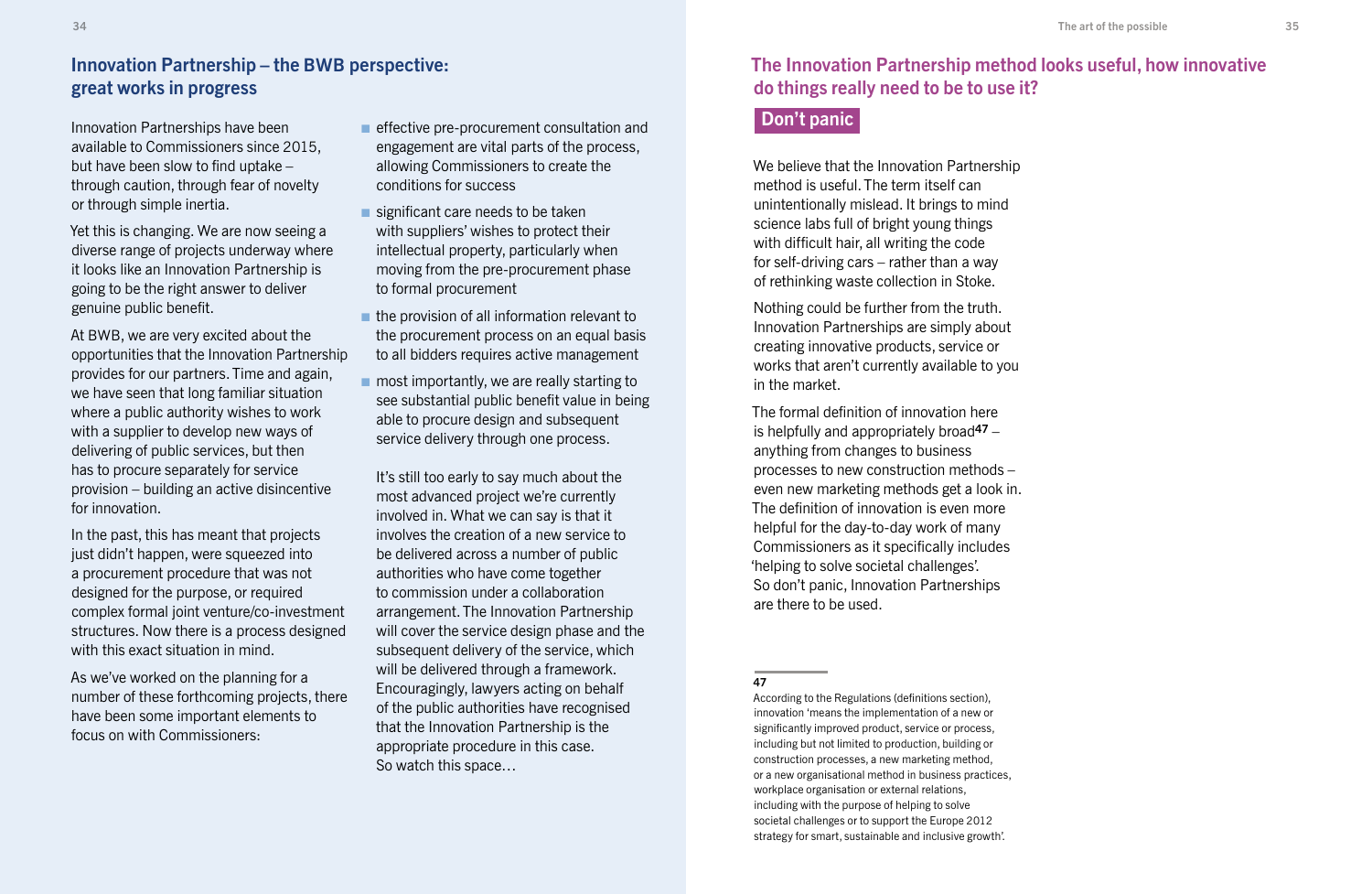**I've heard that an Innovation Partnership can only be for three years – not long enough for me to address a big issue. What can I do?**

### **It's not true**

As we speak to Commissioners about Innovation Partnerships, we keep hearing that they can only be for a maximum of three years.This is simply not the case. It's a canard. A tentacled rumour. An urban legend.**48**

The Regulations on Innovation Partnerships give no specific timeframes – and nor does Cabinet Office guidance. What the Regulations do say is that Innovation Partnerships (and the individual phases within them) should be as long as they need to be. Long enough to deliver on their goals – and no longer.**49**

### **Things to remember**

There are some things to think about when it comes to timeframes and Innovation Partnerships. If they include elements from other parts of the regulatory framework – any time limits in those would apply. So if an Innovation Partnership was also a Reserved Contract, the three year limit would apply;**50** if an Innovation Partnership used a framework agreement for strands of work, the limitation of four years (with some flexibility) would apply.**51** However, these are time limits that you as Commissioner would be introducing to the process yourself, voluntarily, not ones imposed by the Innovation Partnership approach.

### **I like the idea of competitive dialogue, but the formal process is long and clumsy – any way around that?**

### **Probably**

Competitive dialogue is great for when you want to be able to assess a range of different potential approaches to your commissioning question. However, the process, enshrined as it is in regulation, can be burdensome – and not just for you, for your supply chain also. Fortunately, there are indeed a few ways around this in certain circumstances – helping you secure the benefits without all of the grind.

Thinking about ways to make dialogue less burdensome is also a reasonable thing to do. 'Proportionality' is one of the general Treaty Principles that underlie public procurement, so seeking out the flexibility within the process is expressly permitted.

### **Regime? Change.**

As we have already seen on page 9, the Light Touch Regime**52** – where it applies – gives you a great deal of flexibility to tailor a dialogue process that is going to meet your needs. In fact, as long as you ensure both non-discrimination and transparency,**<sup>53</sup>** you can cherry pick the bits that you like to create a bespoke dialogue-based process.

### **Not a heavy hand**

There are also ways to reduce the burden outside of Light Touch Regime. It is still possible to structure a procurement so that the dialogue is limited to certain elements of the tender only, rather than applying the whole thing. In this case, the Commissioner specifies that certain aspects of the specification and/or contract are not up for discussion, the bidders have to confirm that they accept these elements. Other elements may be discussed with bidders as per a standard competitive dialogue, allowing the Commissioner to select the best value bid for their overall purpose.

## **48**

Procurement has urban legends now ... who knew? **49**

Or more fully, Regulation 31 (25): 'The contracting authority shall ensure that the structure of the partnership and, in particular, the duration and value of the different phases reflect the degree of innovation of the proposed solution and the sequence of the research and innovation activities required for the development of an innovative solution not yet available on the market.'

### **50**

As set by Regulation 77. **51**

As set by Regulation 33.

### **52**

Set out in Regulation 76.

**53**

And as ever, you follow other applicable Regulations, the Treaty Principles and relevant law (such as respecting supplier intellectual property rights).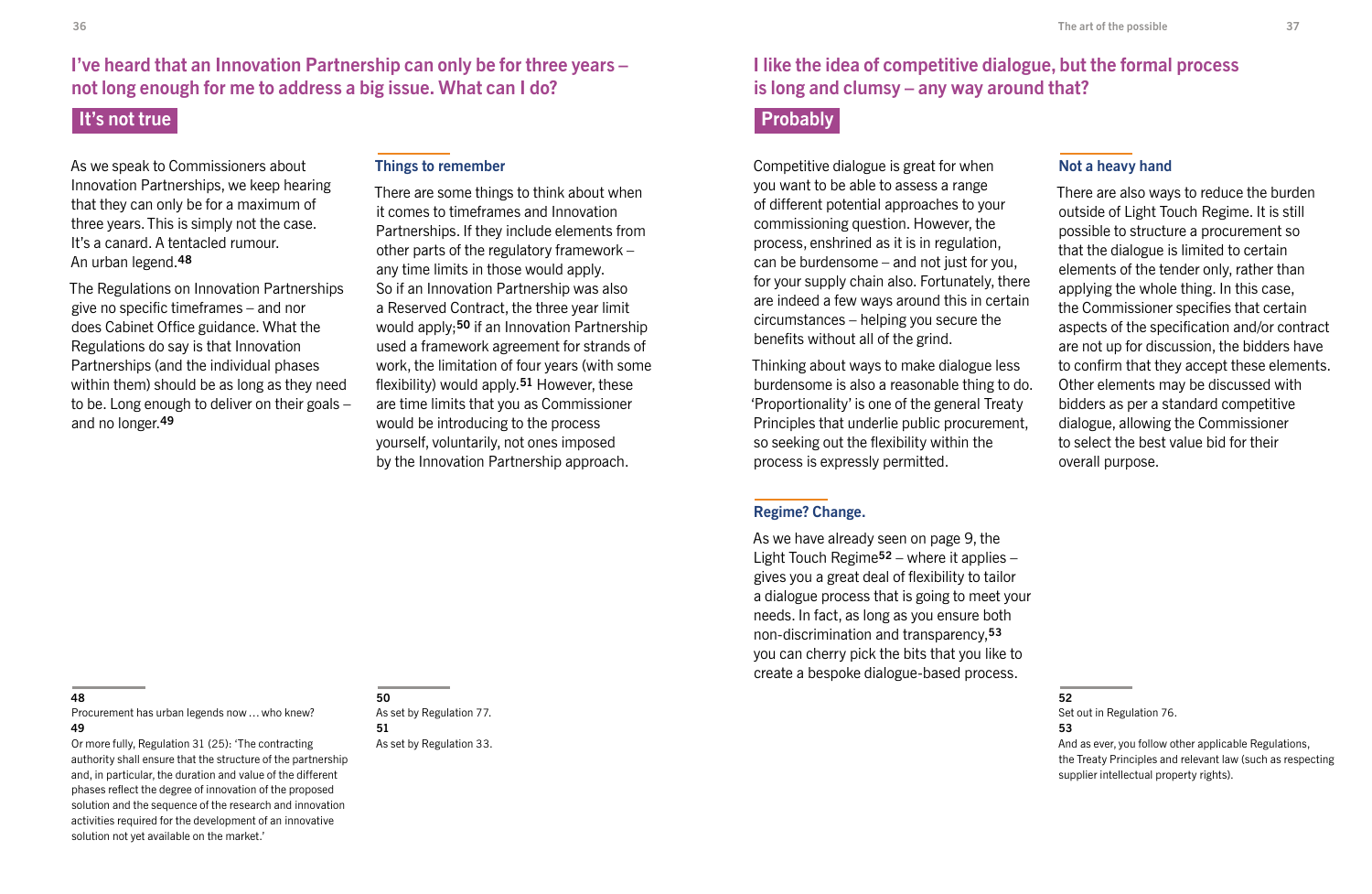### **Yes**

Imagine a world where it was natural to solve problems with your suppliers, rather than deal with problems caused by them. A world where relationships were governed by trust rather than the protocols of contract management.This is all possible and it pulls together some of the themes we have been looking at.There are a number of ways you can do this; some relate to the Regulations, some relate to your commissioning practice.

### **Engage early, engage often**

The first step always involves early engagement with the market before any commissioning takes place.This allows you to understand what is possible.**54** That can inform the specification to be adopted, the procurement process to be used, the evaluation criteria to be applied and the contractual terms to be agreed. It will also help you work out what incentives might align your interests with those of your supply chain. In our experience, shared incentives are a good place to start in building shared values.

### **Be clear what success looks like**

There is nothing in the Regulations or Treaty Principles that prevent you from articulating the shared values that you want. An effective way to do this is to include social value in your specification and social factors in your setting of MEAT criteria.**55** If these factors are actively linked to your authority's vision, any supplier that can address these is likely to be on your side.This is one of the noted advantages of commissioning from the social sector.

### **Shared values, shared data**

One method of binding Commissioner and supplier together is not a procurement regulation question – but a contractual one – the use of open data and open book. This means that the Commissioner sees the same information as the supplier at the same time, enabling joint problem solving, reducing management reporting and building trust.

### **The clue is in the name**

The Regulations recognise the power of working in partnership to tackle the challenges Commissioners face.The new Innovation Partnership is a specific process for procuring a 'partner' for commissioning combined design and delivery. However, this arguably makes the need to seek shared values even more important. Thinking about how to procure for those is likely to be a major success factor in Innovation Partnerships long after the dust of procurement has settled.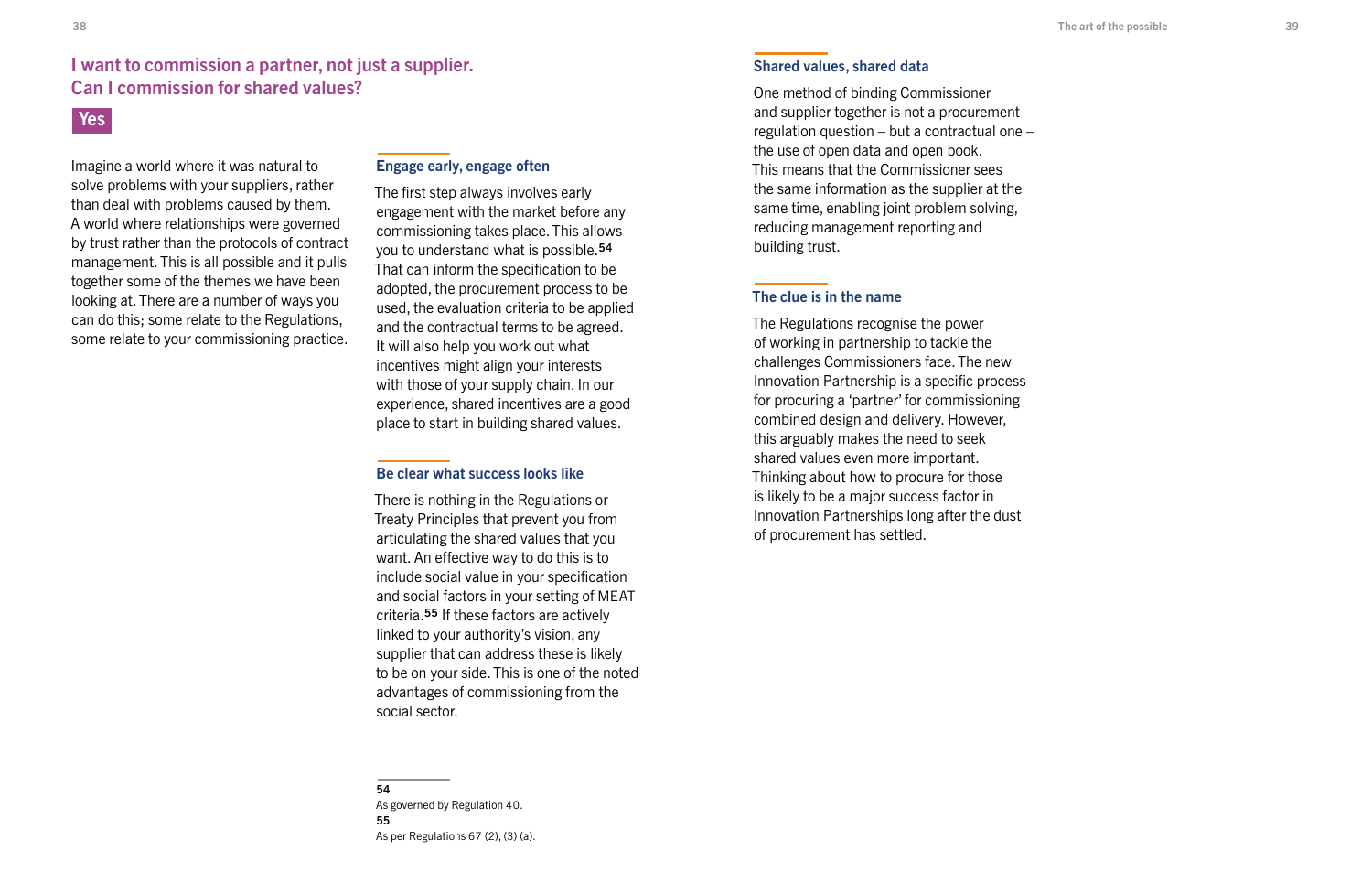### **Incentives for partnership: The States of Jersey bus contract**

When the States of Jersey**56** commissioned a new public transport network in 2013, they were not looking to procure a supplier, but rather a partner that could work with them to grow ridership, reduce subsidy and create a bus network that the island could be proud of for both resident and visitor. Each step they took in the procurement process was with creating such a partnership in mind.

The commissioning team at the States used extensive pre-tender consultation with a range of stakeholders and market participants.This was not only to gain an insight into what might be possible, but also to 'set out their stall' – signalling to the market the sort of working relationship that they were looking for.

Having selected a range of potential bidders via a PQQ, the tendering process and eventual contract applied a huge array of measures that would contribute to a successful partnership.These included a profit-share scheme where operator profits over a certain point are shared with the States for reinvestment in transport infrastructure.This then leads to greater operator profits, leading to a greater profit share for the States and round it goes – a virtuous circle in which operator and commissioner are incentivised to want the same things.

They also included milestone contract extensions based on achieving performance – incentivising the operator to maintain their focus throughout the life of the contract; a clearly profiled risk-share between the parties; transparent accounts and budgets for both operator and commissioner; empowering the operator to design the network and timetables as circumstances change and the use of States facilities and equipment – each element binding operator and commissioner in closer partnership.

To ensure both partners are on the same page, the contract specifies open data as well as open book.The States have a login to the operator's ticket machine and Real Time Bus Information software, seeing the same data as the operator in real time. This means there are not two parties demanding reports from one another, but a team working on the same data to improve services and increase revenue.

The results have been impressive – an increase in ridership of 29% since 2013, growing returns both to the operator (HCT Group**57**), and the States and public pride in their bus service.

### **Can I set financial thresholds and manage risk without unintentionally barring large sections of my potential supply chain?**



The financial thresholds and financial tests applied in procurement are arguably some of the most stable features of the tender process. In most commissioning authorities, these features roll on, year after year with the purpose of managing financial risk. However, this tells you that they are amongst the least actively managed dimensions of the whole commissioning process.

Outside of the commissioning world, commentary on this issue is moving from concern to alarm. Cabinet Office guidance urges change on arbitrary barriers to participation,**58** think tanks are publishing reports showing the damage that high, arbitrary thresholds may have on participation in the Work and Health Programme,**59** questions are being asked in the Commons about the impact of thoughtlessly applied gearing ratios on organisations who have received social investment.**60** For the innovative Commissioner, it's time to look at this issue anew.

#### **58**

Procurement Policy Note 01/12: *Use of Pre-qualification Questionnaires*, Cabinet Office.

### **59**

Hitchcock, A et al (2016) *The Work and Health Programme: Levelling the Playing Field*, Reform.

#### **60**

See Hansard: https://hansard.parliament.uk/ commons/2016-06-15/debates/16061547000002/ SocialInvestment

### **The balancing act**

The Regulations specifically permit (rather than insist on) the use of tests for economic and financial standing**61** as a risk management measure – 'ensuring that economic operators possess the necessary economic and financial capacity to perform the contract'. However, the Regulations also show concern with these being over-rigorous, setting a maximum proportion of turnover that will apply in all but special circumstances.**62**

The concern with going too far comes through very strongly in Cabinet Office guidance, which explicitly discusses keeping turnover thresholds at reasonable levels with the direct objective of expanding the supplier base: 'Contracting Authorities should not impose arbitrary minimum requirements which may have the unintended effect of barring new business from bidding' and 'the supplier evaluation process should not rule out a potential provider unless there is clear evidence that the supplier's financial position places public money or services at unacceptable risk.'**63**

#### **61**

Regulation 58 (7). **62**

Regulation 58 (9).

**63** Procurement Policy Note 01/12: *Use of Pre-qualification Questionnaires*, Cabinet Office.

**56**

Whilst Jersey does not fall under the Regulations, each step taken by the States would be permissible in England and Wales under the Light Touch Regime.

#### **57**

HCT Group have published a full account of the procurement process used at www.hctgroup.org/ downloads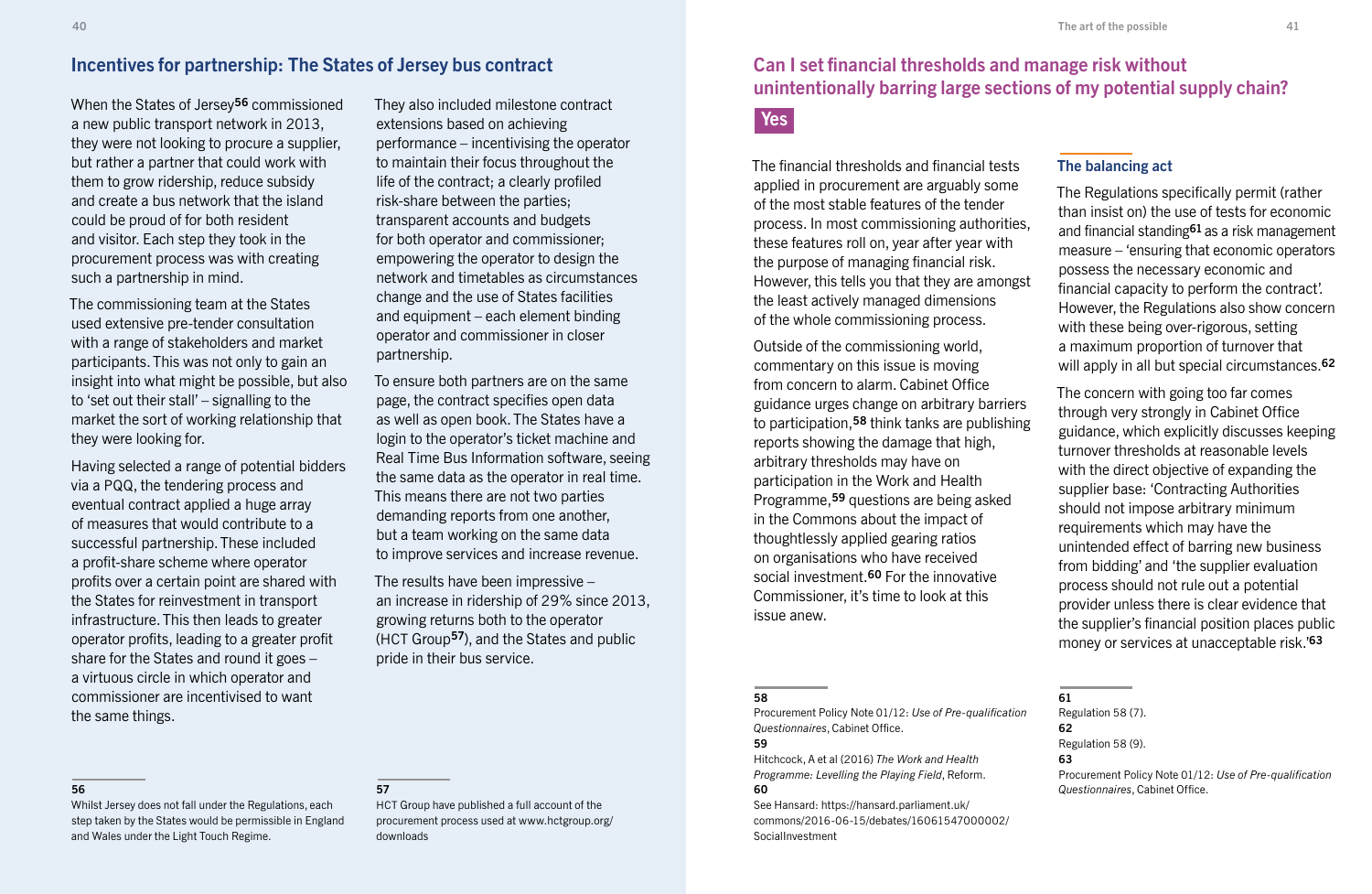Clearly, there is a balancing act to perform here. On the one hand, there is the need to appropriately protect the interests of the commissioning authority. On the other, there is danger of creating arbitrary barriers to competition out of all proportion to the actual risks facing the authority through sheer custom and practice.

### **The art of the possible**

The best way to address this issue is to take a proactive approach, based on a realistic assessment of risk.The level of financial protection needed to provide the Commissioner with reassurance should take into account:

- the specifics of what is being commissioned
- the sorts of losses that might arise
- $\blacksquare$  the protections that may exist (eg through insurance)
- the impact on the Commissioner of potentially restricting themselves to a limited number of bidders that have similar characteristics (both in this procurement and the future)
- $\blacksquare$  whether suppliers will just pass back the costs of unnecessary demands – performance bonds, third-party guarantees and prescriptive insurance requirements onto the Commissioner.

The crucial point about thresholds is that they should be based on the Treaty Principle of proportionality.The balance is between reasonable precautions that seek reassurance about the viability/capacity of suppliers and the risk of imposing inappropriate and unfair barriers to smaller, particularly social sector, best value suppliers. A threshold should be set at the point which some kind of protection becomes necessary to ensure that the Commissioner can deliver on their purpose effectively – and absolutely no higher.

### **When it doesn't work: guarantees and Transforming Rehabilitation**

Transforming Rehabilitation (TR) is the Ministry of Justice's (MoJ) programme to outsource probation services for low- and medium-risk offenders in England and Wales with annual contract value of £490m.

When preferred bidders were announced, 20 of the 21 lots name charities, social enterprises or mutual organisations in the delivering consortium. On the face of it, this looked like good news for the social sector. Furthermore, around 75% of the subcontracts were for voluntary sector or mutual organisations and some individual organisations, such as 3SC, look to have done very well.

However, if you delve a bit deeper, the picture becomes markedly less rosy. Only one out of the 21 lots was won by a socially led consortium.This is the ARCC consortium in Durham Tees, which is a relatively small lot accounting for less than 3% of the total TR programme value.

There was a deep, structural issue with TR that was challenging, if not impossible, for charities and social enterprises to overcome – and that was the bias towards large organisational size. Most problematic was the MoJ's insistence on a large (100% of annual contract value) and broadly defined Parent Company Guarantee.

Companies with large balance sheets and who directly oversee delivery can, to an extent, stomach this. But bidders with small balance sheets had to either 'bet the ranch' or look to a third-party guarantor. It goes without saying that third parties cannot be parent companies by definition, and they lack the information, control or expertise over service delivery that a parent company has.The insurance market does not currently exist for products of this type. As a consequence, these guarantees effectively barred the social sector from leading a consortia.

It's telling that all bar one prime contractor has at least one multinational member with assets in the hundreds of millions, if not billions.There are practically no organisations in the social sector that have assets anywhere near the size the of the winning TR bidders, unless they have evolved out of the social housing sector, or are a grant-making endowment charity. Sure enough, many extremely credible social sector service delivery organisations, such as CGL, were competing in the late stages of TR bidding, and were conspicuous by their absence as prime contractors.

It remains to be seen yet whether TR is successful, or not. But surely plurality and diversity in UK public service markets means greater scope for innovation and ultimately better outcomes for society.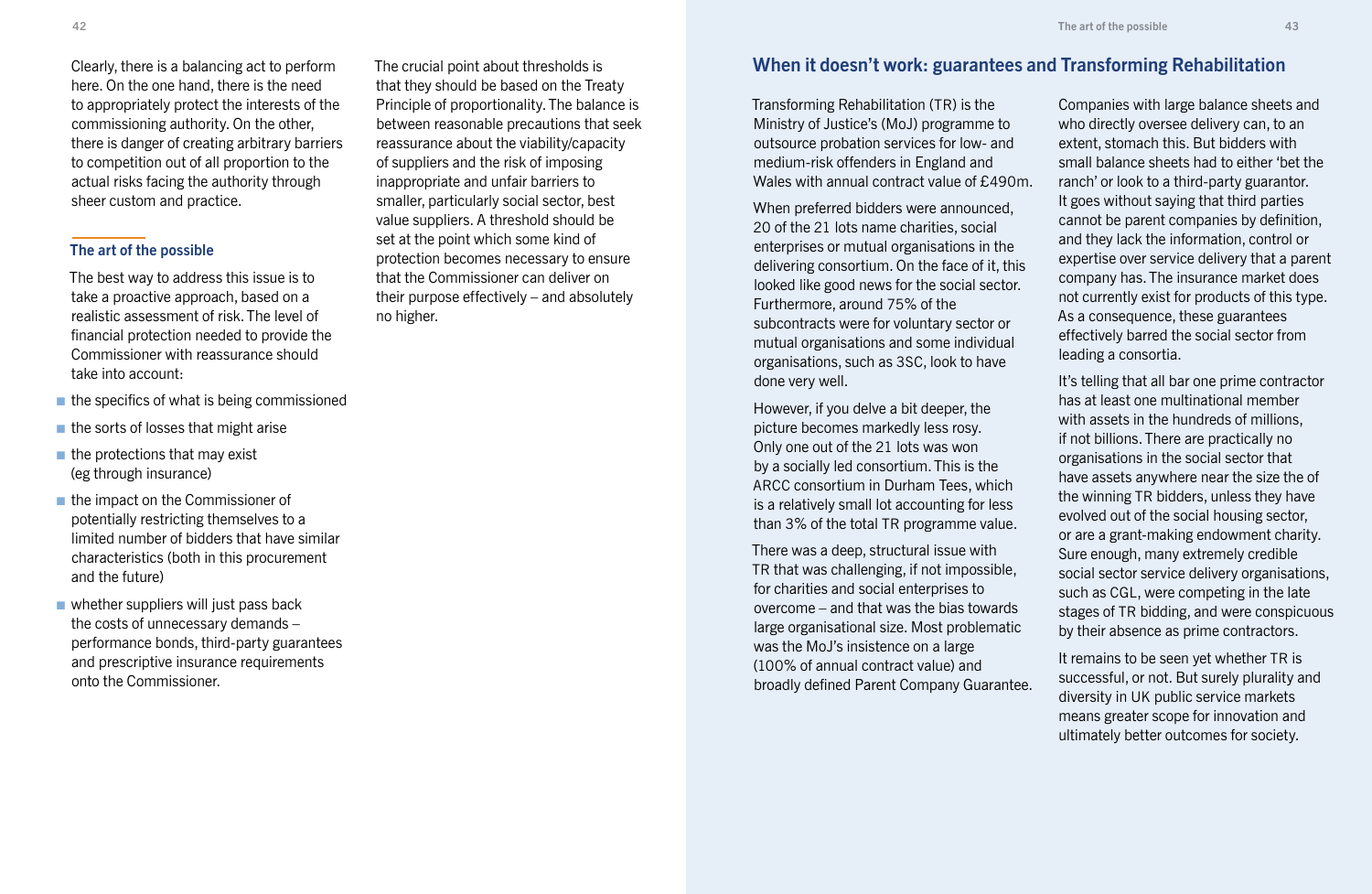**Can I stipulate that there will be a profit share/share of savings earned element in the specification?**

### **Yes**

Motivated suppliers can be more effective suppliers.There are many scenarios where your supply chain can find ways of saving money or increasing revenue (depending on the type of contract) but won't if there is nothing in it for them. Profit shares and savings shares that divide up surpluses can create incentives to generate real change – and can also help you to place a value on wider benefits such as social value.

At one level, this isn't really a matter for procurement as the Regulations are quiet on this. It's entirely a matter for your specification. However, there is some helpful pre-work you can do on this to make this type of contract a practical possibility.

### **Build it in from the start**

The first step is to consider this during a proper pre-procurement consultation. Is it a potential option? How could it work in practice to motivate for change? What is the best balance of risk and reward? This could then lead to the ITT specification allowing for it, or even requesting it.

Care is needed to ensure that any such specification is drafted in an accommodating and specific way. It is important to be clear with all bidders what is intended and how it will be evaluated. Otherwise, it's going to be hard to differentiate fairly between different ways of implementing this type of arrangement – other bidders could reasonably challenge an award which gave credit for a part of an offer that was not invited and which they were silent on as a result.

It is also likely to mean detailed contractual provisions on adopting an open book approach and defining what are profits or savings. How, for example, might you evaluate a bid from a social enterprise that will generate smaller surpluses, but can evidence this is because it is committing surpluses from the contract to supporting other authority priorities?

### **The art of the possible**

These kinds of arrangement are practical and can be very beneficial. So the best practice approach is: that Commissioners should consult; suppliers should indicate possibilities; Commissioners should draft accommodating specifications; and suppliers should present their propositions within the scope of such specifications.

### **Ways to Wellness: enriching peoples' lives and sharing the savings**

Ways to Wellness is an unprecedented commissioning of large-scale social prescribing. It aims to improve the health and wellbeing of people in the west of Newcastle who have long-term health conditions.

The evidence base for social prescribing is clear – it can help people to better self-manage their long term health conditions, improve their quality of life and dramatically reduce both GP visits and secondary healthcare costs.The challenge is that the financial benefits take some time to accrue and can be difficult to measure. The stakeholders behind Ways to Wellness**64** realised that this was natural territory for a Social Impact Bond (SIB), combined with a payment-by-outcomes process.

As with many SIBs, there are quite a few moving parts.**65** Newcastle West CCG (now Newcastle Gateshead CCG) is the Commissioning Authority.They have received funding from both the Big Lottery Better Outcomes Fund and the Cabinet Office Social Outcomes Fund to pump-prime outcomes payments. They have commissioned Ways to Wellness as the social prime contractor – importantly, the approach was considered sufficiently unique to use a Voluntary Ex Ante Notice rather than a formal procurement exercise. Ways to Wellness has secured further social investment from Bridges Ventures to get the project started.

To deliver the services themselves, Ways to Wellness has commissioned four social sector delivery partners using a blend of up-front payment and payment by results.

There is further innovation in how payments are made, which uses two mechanisms to ensure that savings are measured and shared amongst the partners. The first is for improvements in wellbeing resulting from the service. Each patient's wellbeing is assessed before and after interventions across eight dimensions – the Wellbeing Star – with payments made for those patients making progress.

The second method is more long term. NHS data for the cohort in the project area is benchmarked against NHS data with a comparable cohort in an area without the service.This allows the CCG to explicitly identify savings generated by improvement in the self-management of long-term conditions on secondary care costs.These savings are shared in an agreed proportion between the CCG, Ways to Wellness, the social investor and the service providers. This means that all parties share an incentive to make the service work, and that there are resources freed to continue funding the programme sustainably.

Voluntary Organisations' Network North East, supported by Newcastle West CCG and ACEVO (Charity Leaders Network). **65**

A detailed description can be found at www.biglotteryfund.org.uk/global-content/programmes/ england/commissioning-better-outcomes-andsocial-outcomes-fund/cboevaluation

**<sup>64</sup>**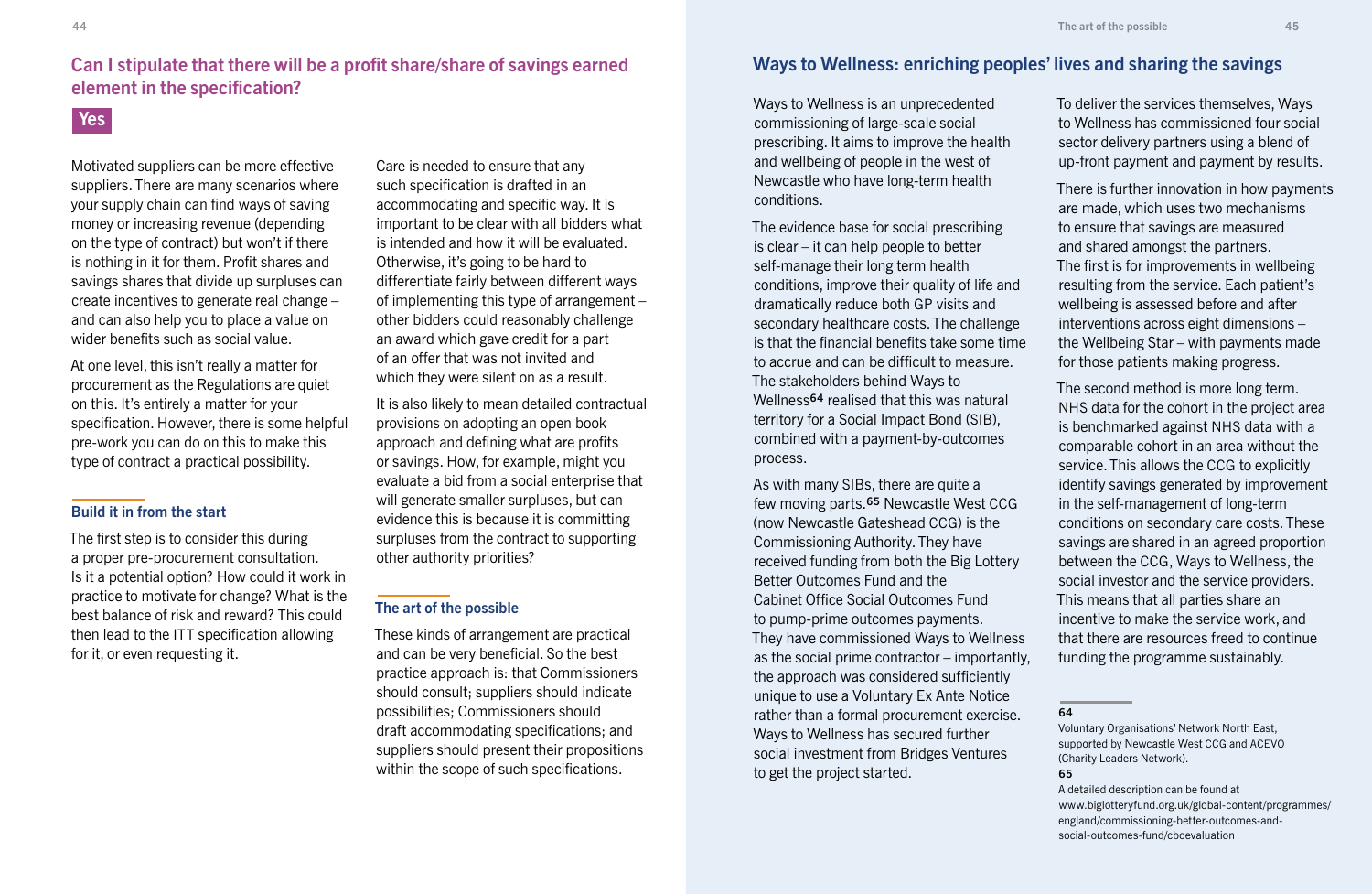### **This all sounds great, but we have no money so what are we supposed to do?**

### **Go for it!**

We strongly believe that it is vital for Commissioners to use the fullest range of options in pursuit of their objectives – and that embedding ideas of social value and social impact can help in meeting those. The reasons for that belief fall into two schools – one philosophical, the other deeply pragmatic.

At one level, it goes back to basics.The purpose of commissioning is to secure the best possible service in the public interest. Cost is one fundamental factor. Need is another.The Regulations provide a procedure for identifying the right answers and are much more facilitating and flexible than is often believed.They provide principles to be applied and interpreted, while complying with the overarching obligations to treat all bidders equally and fairly.They are effective tools to aid you in doing the best for your communities.

Social value and social impact can act as an accelerant to the creation of public value. Embracing these concepts – along with impact measurement for quantifying what has been achieved – can introduce factors beyond the simple price of the service and basic quality considerations.They lead to beneficial longer term effects, prized outcomes and an opportunity to create wider economic value. We support the consideration of these factors not simply because it is just, but because it works.

At a more down-to-earth level, with real pressure on budgets, you can't afford not to deploy the full range of tools at your disposal. It's the best way of re-thinking services from the ground up, designing out cost and improving quality.

If you don't do it this year, you will have to next, or the year after.Those who get their heads around how to commission strategically and use procurement as a tool to deliver meaningful change are going to have the edge. Doing what has always been done because that's how it has always been done is an approach parked at the bar of the Last Chance Saloon.

Whether you look at the issues through the lens of better outcomes for communities, or through the lens of day-to-day organisational realpolitik, the tools are all there for Commissioners to create change – the art of the possible.

#### **First published September 2016**

**© Bates Wells & Braithwaite London LLP , HCT Group, E 3 M**

**The contents and opinions in this publication are the authors' only.**

**Bates Wells Braithwaite is the trading name of Bates Wells & Braithwaite London LLP , a limited liability partnership, registered in England and Wales, number OC325522 . 10 Queen Street Place, London EC4 R1BE .Tel 020 75517777 . www.bwbllp.com. A list of members is available from the above address.**

**HCT Group is registered in England and Wales as a company limited by guarantee and as a registered charity. Company number 01747483 . Charity number 1091318 . VAT number 805311274 .**

**E 3M is an initiative of Social Business International Ltd. Registered in England. Company number 7007166 . Registered office 75 Kenton Street,** London WC1N 1NN.

**Design:David Shaw Print:Blackmore Ltd, Shaftesbury, Dorset**